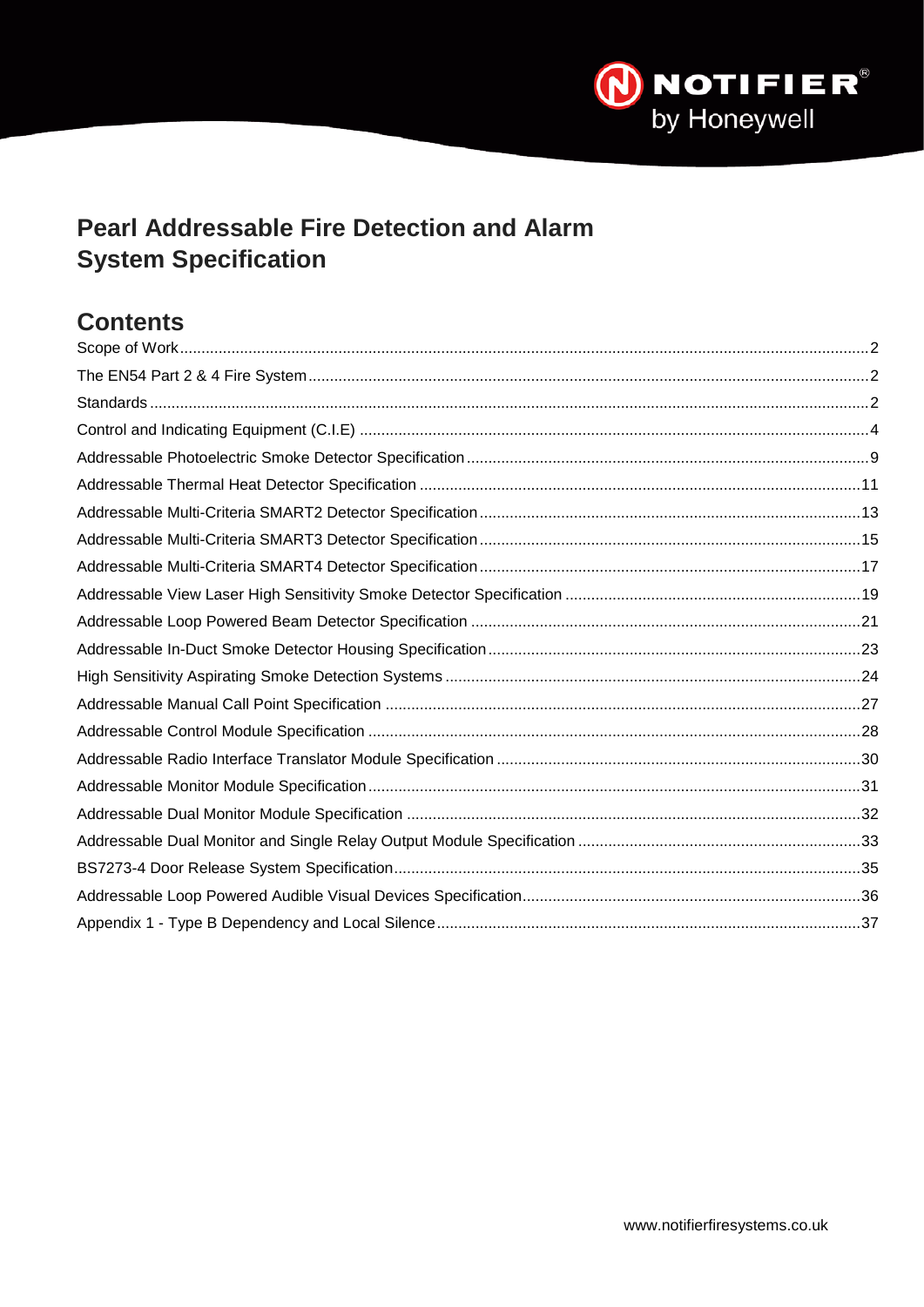

## <span id="page-1-0"></span>**Scope of Work**

<span id="page-1-1"></span>To design, supply and install a Digital Addressable Fire Alarm Detection and Alarm System in accordance with the details specified herein and in accordance with supplied drawings.

# **The EN54 Part 2 & 4 Fire System**

The system shall include all materials, equipment and wiring required to install the complete Fire Detection and Alarm System. The system shall include but not be limited to one or more control panels, repeater panels, and detectors, call points, audible and visual alarm indicating devices and relays.

The installation shall include the laying of all cables required for connection of the detection, alarm indicating and other devices along with connections to the power supply as appropriate to the design.

All cabling shall conform to the requirements and recommendations of the Fire Alarm Control Panel manufacturer. Any openings /chasings in walls, ceilings or floors shall be fire-stopped as appropriate and made good.

<span id="page-1-2"></span>The system shall be designed such that no more than 80% of the available signalling / detection loop capacity is employed to allow for future requirements.

## **Standards**

The fire detection system shall be designed, installed and commissioned in accordance with, and all elements shall meet the requirements of:

- BS5839-1: 2013 Code of Practice for automatic fire detection and alarm systems
- EN54-Part 2: Control and indicating equipment
- EN54-Part 3: Audible fire alarm devices
- EN54-Part 4: Power supply equipment
- EN54-Part 5: Heat Detectors point type
- EN54-Part 7: Smoke Detectors point type using scattered light
- EN54-Part 8: High temperature heat detectors
- EN54-Part 10: Flame detection
- EN54-Part 11: Manual call points
- EN54-Part 12: Beam smoke detectors
- EN54-Part 15: Multi-detector fire detectors
- EN54-Part 17: Isolators
- EN54-Part 18: Input / Output modules
- EN54-Part 20: Aspirating smoke detection
- EN54-Part 23: Visual alarm devices
- EN54-Part 25: Radio linked devices
- EN54-Part 26: Point detectors using CO elements
- EN54-Part 27: Duct smoke detectors
- BS7671 IEE Wiring Regulations
- BS7273 Code of practice for the operation of fire protection measures Part 4: Actuation of release mechanisms for doors

The responsible company should be able to demonstrate their competence to design, install and commission the system, e.g. by certification to BAFE SP203, LPS1014 or other relevant standard.

The equipment manufacturer shall operate a quality management system in accordance with ISO 9001:2000. In addition, the equipment shall be manufactured and Third Party Certificated under a recognised factory control procedure.

All detection devices shall be independently certified as complying with the relevant EN54 standard.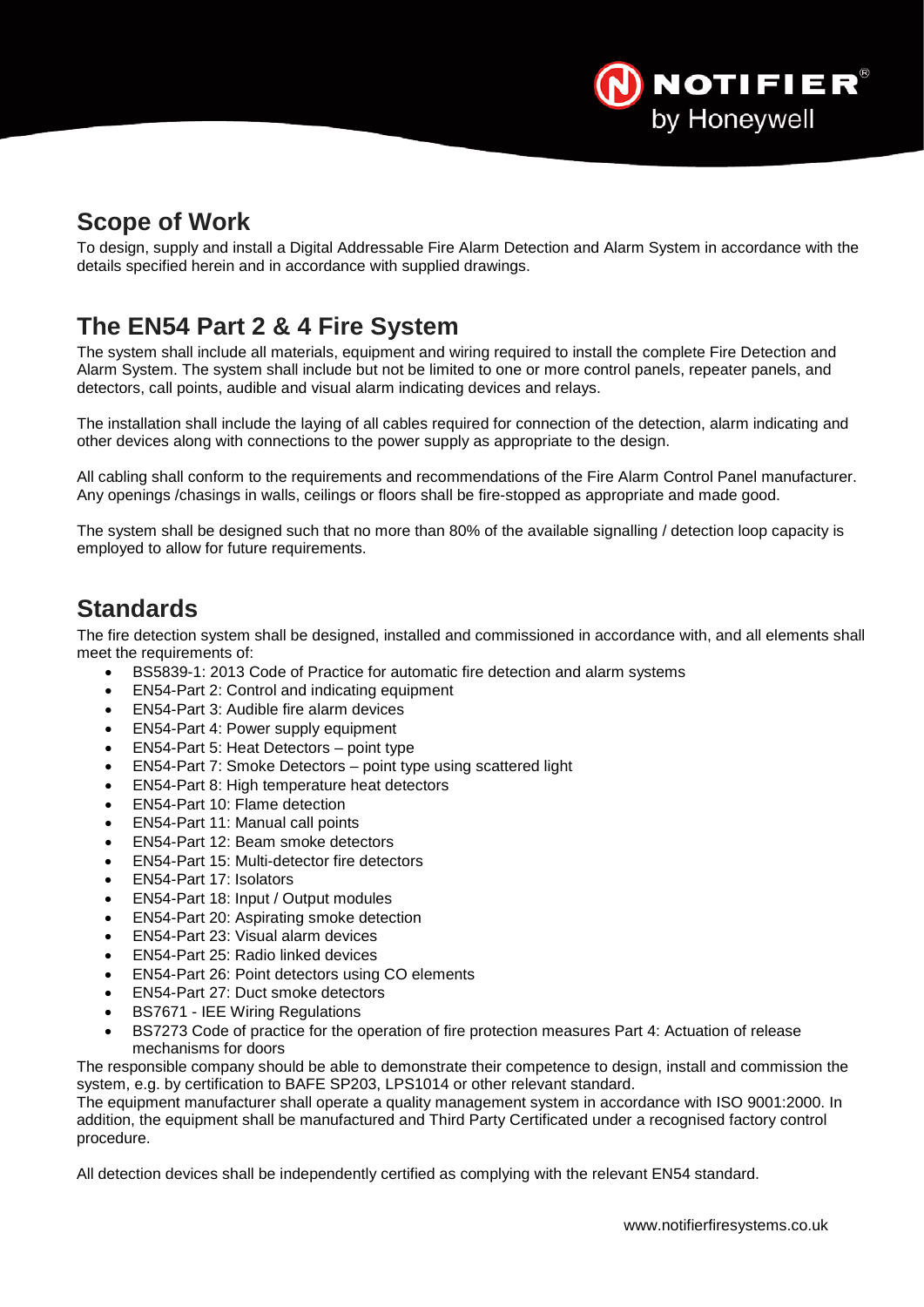

The Fire Alarm Control Panel shall be independently certified as complying with requirements of EN54 Part 2 and EN54 Part 4.

The Control and Indicating Equipment (C.I.E) shall be independently certified as complying with requirements of EN54 Part 2 and EN54 Part 4, including any Network devices to connect multiple C.I.E together.

In addition to the basic requirements of EN54, the C.I.E shall offer the following EN54 optional features with requirements:

| <b>Optional Functions:</b> |                                                                                                                                                                                                                                                 | EN54-2 Clause                                     |
|----------------------------|-------------------------------------------------------------------------------------------------------------------------------------------------------------------------------------------------------------------------------------------------|---------------------------------------------------|
| Indication                 | Fault signals from fire protection equipment<br>Alarm counter<br>Fault Signals from points                                                                                                                                                      | 7.10.4<br>7.13<br>8.3                             |
|                            | Outputs Fire alarm devices<br>Fire alarm routing equipment<br>Fire alarm routing equipment with confirmation<br>Fault warning routing equipment                                                                                                 | 7.8<br>7.9.1<br>7.9.2<br>8.9                      |
| Controls                   | Investigation delays to outputs<br>Manual or automatic switching of delays to outputs<br>Dependency on more than one alarm signal. Type B<br>Dependency on more than one alarm signal. Type C<br>Disablement of points<br><b>Test condition</b> | 7.11.1<br>7.11.2<br>7.12.2<br>7.12.3<br>9.5<br>10 |
|                            | <b>Power Supply Equipment Functions:</b><br>Operation from a main power supply<br>Operation from a standby battery<br>Monitor and charge the standby battery<br>Recognise and notify supply faults                                              | EN54-4 Clause<br>5.1<br>5.2<br>5.3<br>5.4         |

The Fire Alarm Control Panel shall also support a number of additional functions that are not covered by EN54. These additional functions shall include:

- Programmable Cause / Effect on Outputs (E.g. Phased Evacuation)
- Auxiliary Power Supply Output
- Auxiliary Relay Outputs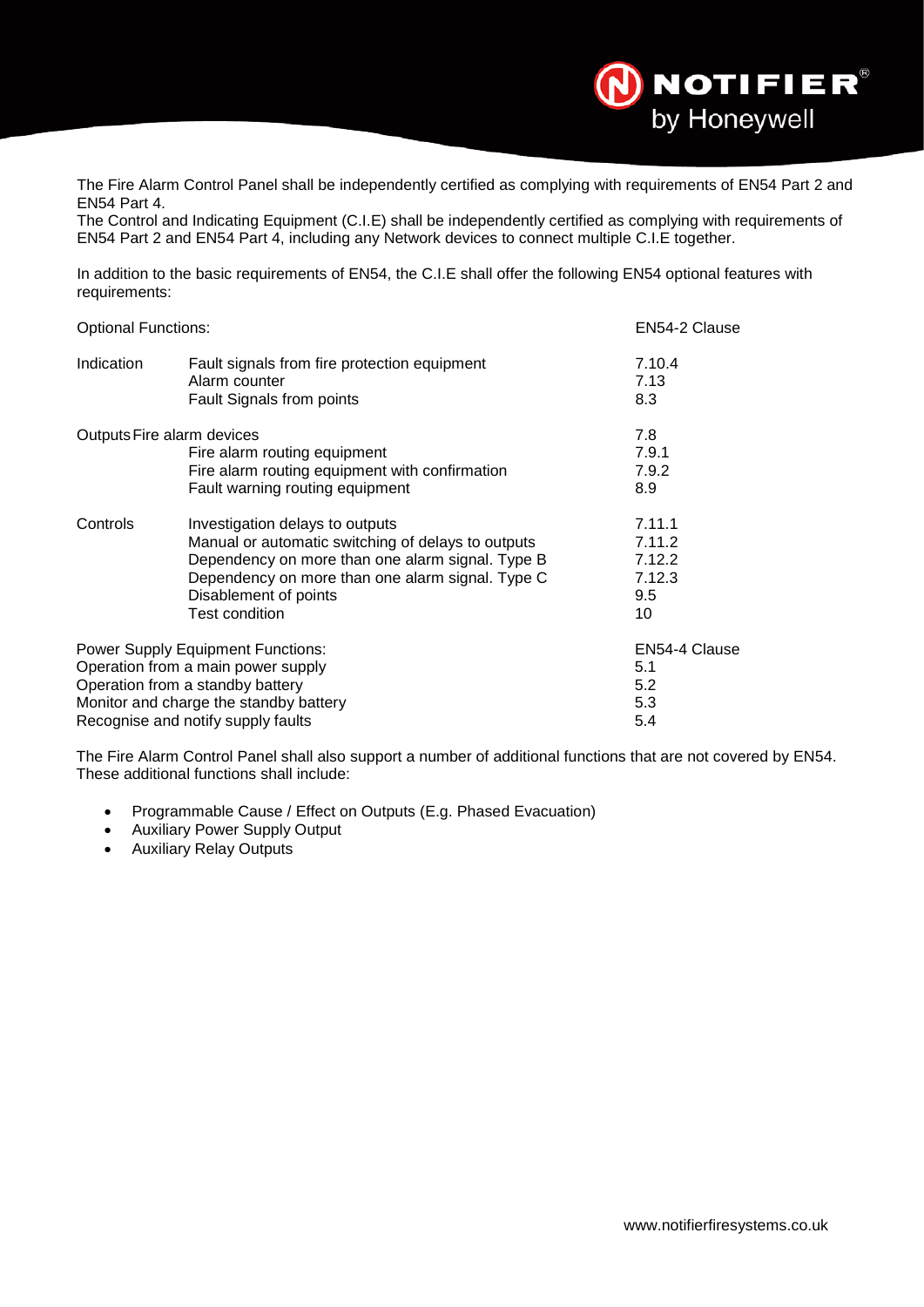

# <span id="page-3-0"></span>**Control and Indicating Equipment (C.I.E)**

## **Functional Description**

The C.I.E shall be the central controller of the complete system. It shall receive and process analogue and digital information from the detection devices, provide audible and visual indication of alarm and other conditions to the user, automatically initiate alarm response sequences and provide the user interface for interrogation and user programming of the system.

Updates to the C.I.E operating software shall be simple to undertake and shall not require the use of replaceable components. The operating program and configuration memory shall be stored in non-volatile memory and shall not rely on batteries for retention.

The C.I.E shall incorporate separate microprocessors for signalling loop control and central operation, C.I.E networking shall be controlled from a separate microprocessor.

The C.I.E shall provide a user interface from which; controls can be operated, manual operations can be carried out, indications are audible and/or visible and system information can be obtained. It shall also be capable of unambiguously indicating the following functional conditions: Quiescent condition, fire alarm condition, fault warning condition, test condition and disablement condition. Furthermore, the fire alarm condition shall always be capable of clearly being indicated without any prior manual intervention at the C.I.E.

The C.I.E shall be easy to configure all basic operating characteristics and variables through the user interface on the C.I.E to satisfy the detection zone and output mapping of the premises. A PC Tool operating under the Windows™ operating system shall also be available to fully program the panel.

The C.I.E shall support up to 318 devices on the signalling loop. The C.I.E shall fully support the sub-addressing capabilities of the relevant input and output devices.

The C.I.E shall contain of one or two signalling loop drivers depending on the system design requirements. Each signalling loop shall be capable of supplying at least 750mA of power for loop-based sounders or other output devices.

The signalling loop should be capable of supporting field based devices on fire rated cabling of not less than 3500m in length.

The C.I.E shall provide 2 outputs to fire alarm devices, each rated at 0.5 ampere. An auxiliary supply output shall also be available to provide power for internal option modules.

The C.I.E shall incorporate a real-time clock for time stamping of in excess of 1000 events in the event history log and for scheduling of time related functions, the real-time clock shall have battery back-up and shall adjust to daylight savings time automatically. The event history log shall be stored in non-volatile memory and shall be able to be recovered even in case of total power failure to the control panel.

It shall be possible to install a network communications card to allow connection of up to 125 network nodes to include C.I.E, remote terminals, mimic displays or other peripheral devices.

The network shall offer peer-to-peer operation and be fault tolerant. The time to propagate a fire alarm condition across the network shall not exceed 2 seconds even in the event of a single network fault. The network shall have a message priority system to ensure that fire messages are transmitted to all network nodes within 2 seconds even in case of multiple faults being simultaneously generated.

A single C.I.E shall have the capability for displaying 64 fire alarm zones. In a network system, the overall system shall have the capability for up to 8,192 fire alarm zones.

It shall be possible to adjust sensitivity settings for all detection devices based on a time clock. It shall be possible to select device modes for both active and inactive time periods for multi-detector detectors.

It shall be possible to configure the panel for Stage 1/ Stage 2 Investigation operation based on a time clock. It shall be possible to configure the devices used for investigation on an individual basis. This shall also include call point type devices.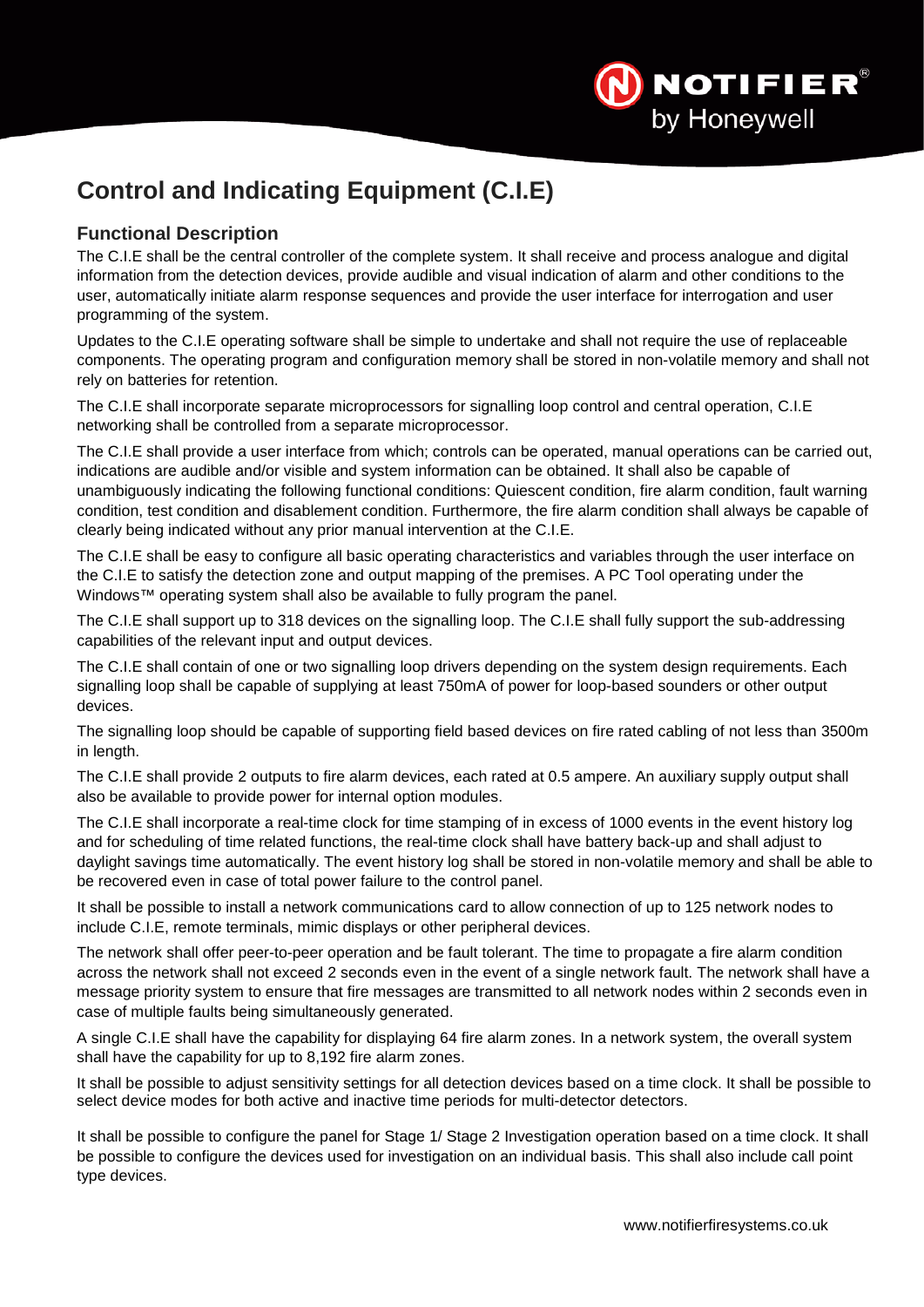It shall be possible to configure up to 8 independent time clocks. Each time clock shall be capable of up to two active time periods for each day of the week.

All fault conditions shall be latching.

A pre-alarm condition shall be able to be recognised from detectors approaching their alarm threshold. The prealarm condition shall be able to be used as an input to the cause and effect programming such that an appropriate warning may be given to staff monitoring the system.

All input devices shall have the capability of being latching or non-latching except when configured for Fire Alarm input.

It shall be possible to configure complex cause and effect operation for phased evacuation and output control operations at the panel. The cause and effect must be able to define at least 500 separate relationships between cause and effect. These relationships must be capable of controlling separate sounder tones, intermittent or constant tones, disablement of other devices, and links to PA/VA system for output. The inputs must be able to be operated singly or using coincidence between devices or zones, they must be able to be time-related and include not only the ability to switch on alarm but also on fault, pre-alarm.

The individual rules must be able to combined using logical relationships to define operational priority, including definition of a "first-come-first-served" strategy to prevent clashes of priority in case of multiple alarms.

It shall be possible to connect optional equipment in accordance with the requirements of EN54-2 Standardised I/O such as mimic panels and remote control terminals.

#### **C.I.E Construction**

The C.I.E shall be of ABS UL94-HB40 construction. It shall be capable of surface or semi-flush mounting. 20 x 20mm top mounted and 2 x 20mm bottom mounted cable entry holes shall be provided to accommodate all likely wiring requirements. The top cable entry shall be provided via a separate bracket to allow first fix without putting the control equipment at risk. The entry points shall be open, being provided with plugs to close unused holes so that "knocking out" discs, thereby risking damage to the equipment.

The housing shall meet IP30 (EN60529) minimum ingress protection classification. It shall not be possible to open the enclosure without a special tool.

## **C.I.E Indications**

The C.I.E shall be equipped with a Monochrome QVGA (Quarter Video Graphics Array) display, 320x240 pixels as the primary indicator displaying a mixture of graphical and textual information. The display shall be capable of displaying 15 lines x 40 characters.

The display shall incorporate a backlight that will illuminate upon any event or button press.

The primary display shall be simultaneously capable of indicating the presence of Fire Alarms, Faults, Disablements and Tests in accordance with the requirements of EN54-2.

In addition, the following minimum LED indicators shall be provided in accordance with the requirements of EN54-2:

| Power On                          | Green  |
|-----------------------------------|--------|
| Fire Alarm                        | Red    |
| Fault                             | Yellow |
| Disable                           | Yellow |
| Test                              | Yellow |
| Pre-Alarm                         | Yellow |
| <b>System Fault</b>               | Yellow |
| Delay Active                      | Yellow |
| Alarm Fault/Disablement           | Yellow |
| <b>Fire Protection Active</b>     | Red    |
| Fire Protection Fault/Disablement | Yellow |
| Fire Output Active                | Red    |
|                                   |        |

NOTIFIER®

by Honeywell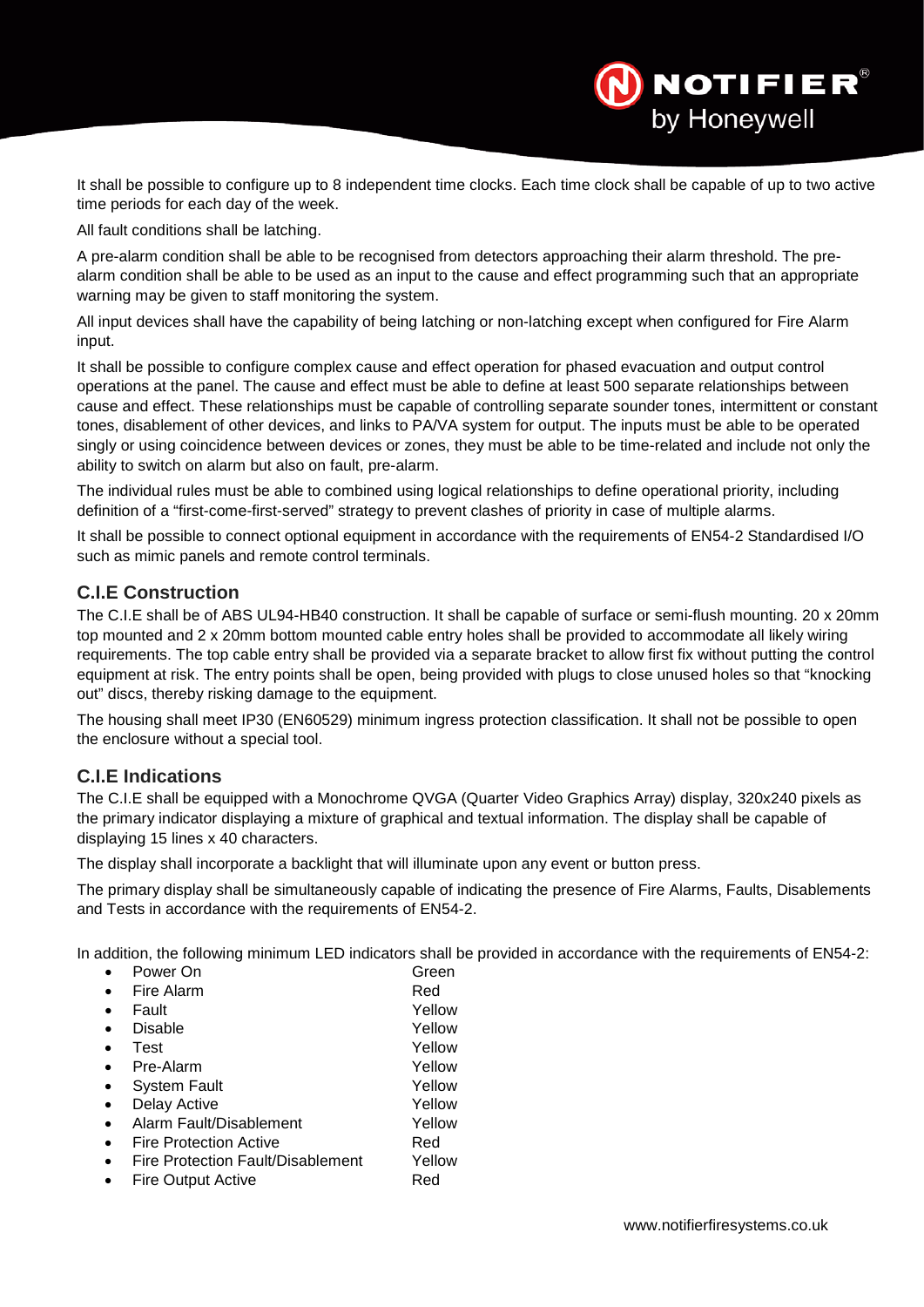

- Fire Output Fault/Disablement Yellow
- **Technical Alarm 7ellow**

#### **Panel Controls**

The C.I.E shall be provided with the following minimum manual controls:

- Mute Buzzer
- Sound Alarms
- Resound Alarms
- Silence Alarms
- **Reset System**
- Extend Delay
- End Delay
- Disable Fire Output
- Disable Fire Protection Devices
- Disable Alarm Devices

In addition, the following controls shall be provided for menu operation and programming:

| Navigation keys,     | チナイト                                                             |
|----------------------|------------------------------------------------------------------|
| An Asterisk          | *, used to initiate context-sensitive shortcuts                  |
| A confirmation key,  |                                                                  |
| A numeric keypad,    | $0 - 9.$                                                         |
|                      | also providing the function for letter / character programming   |
| A Cancel key,        | x                                                                |
| A Help key,          |                                                                  |
| A Clear key,         |                                                                  |
| A Shift key,         | ́↑                                                               |
| 4 x Soft keys,       | shall be able to be programmed to provide site specific function |
| e.g. Day mode switch |                                                                  |

The C.I.E shall be provided with control keys that can illuminate as an aid to guide the user through basic operation procedures.

Access to the controls above shall be able to be accomplished via either a user-specific access code or by a control enable access key. All control panels on a network shall be supplied with common pattern control enable keys.

#### **Panel Features**

The Fire Alarm Control Panel shall be provided with the following minimum features

- Control-By-Event-By-Time.
- Day/Night Sensitivity settings.
- Device Blink Control.
- Log/Display Reports.
- Alarm Delays.
- Non-Alarm Module Reporting.
- Periodic Detector Test.
- Non-addressed device detection (address 0).
- Duplicate address detection.
- Walk Test.
- Upload/Download to PC Computer.
- "Autolearn "facility
- Class change
- Real Time Display of Analogue or Digital Data.
- Degraded mode of operation

## **Networking**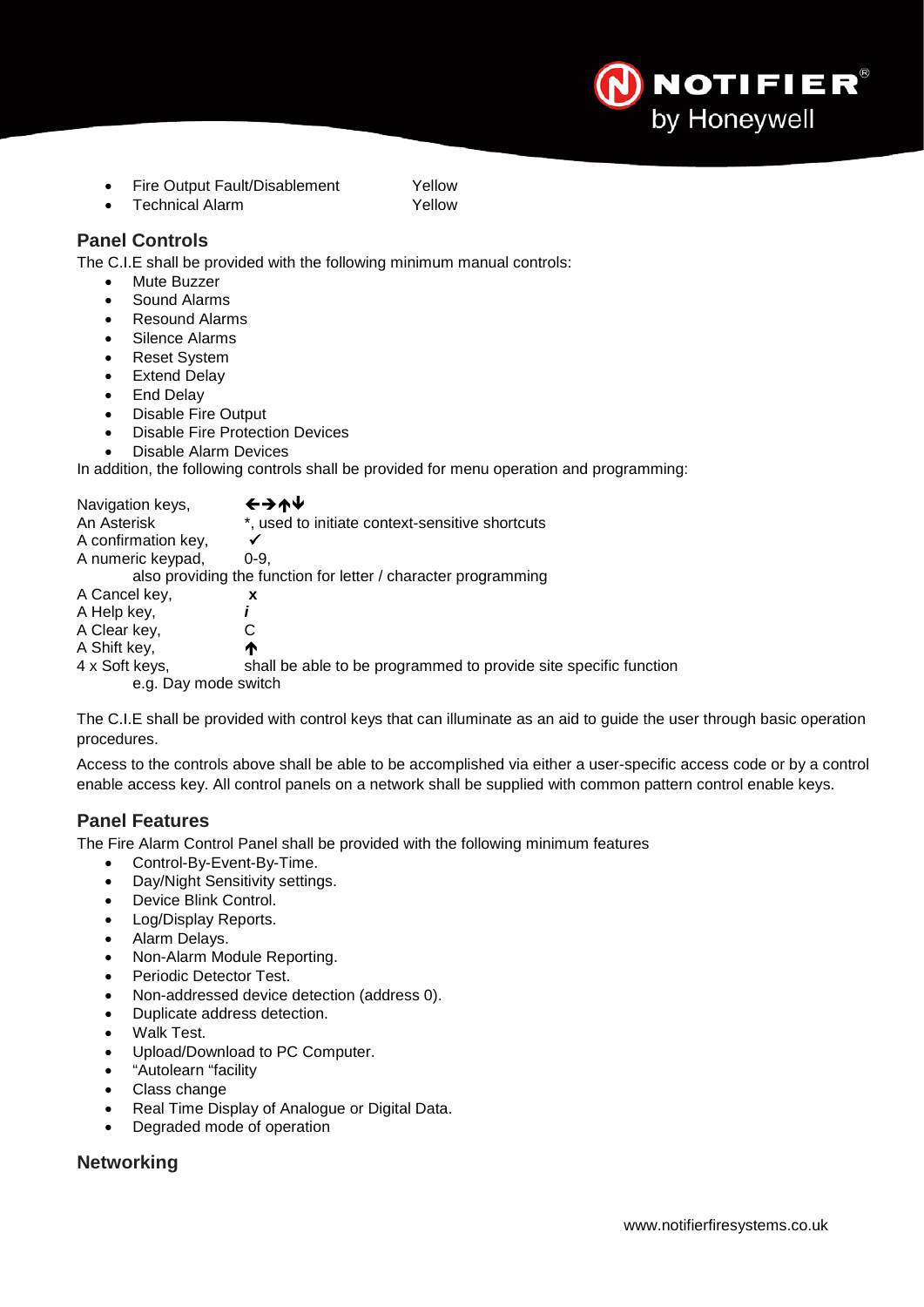The Fire Alarm Control Panel shall be capable of networking up to 125 Nodes on a secure network complying to EN54-2 as a distributed C.I.E.

A zoning facility to allow the networked system to share up-to 8,192 zones giving non-confusing indication and allowing true peer-to-peer cross panel report, control and site-wide cause and effect functionality.

## **Functionality**

The network shall use a multi token-passing, non-collision-based protocol. A single token shall be used between two stations only and be un-reliant on any other token in the system.

Two communication links shall be provided on each network node capable of communicating independently of each other. Each communication links shall be electrically isolated.

When the network node receives a message, the message shall be regenerated and error checked before it is retransmitted to the next network node.

A priority message system must be provided so that fire response is prioritised above other network messages. In case of one or more fire messages "over-taking" a lower priority message the lower priority message shall be stored on the network for continued transmission once the high priority messages have all been sent.

Each network node shall have an independent microprocessor dedicated to control of the network. The use of the C.I.E microprocessor for network control is not acceptable.

Network distance boosters shall be available if required.

#### **Network Capacity and General Operation**

It shall be possible to connect up to 125 nodes on the entire network.

The network shall be capable of accepting up to 16 C.I.E's.

The propagation delay though any network node shall not exceed 50mS for any message not including low priority messages at the time when they may be overtaken at the node by a higher priority message.

A single network fault, either open or short circuit between nodes, shall have no effect on network transmission.

The network shall be true peer-to-peer performance and not be reliant on any single node in the system to control the network information.

The control of the entire network is possible from any C.I.E. in terms of system control functions, Disablements, testing or the display of device statuses including analogue or digital real time value.

Supervision of open & short circuit shall be provided between all nodes.

Optional earth fault monitoring shall be provided.

The network shall be connected in a closed ring. Networks using sub network/stubs or Master/slave architecture are not acceptable.

Messages shall be transmitted simultaneously in both directions around the network so that messages are received as fast as possible at all points. The second time a message is received at each node it shall not be ignored but registered and passed on to the next point so that full confirmation of receipt is available to the sending node.

The network system shall provide the capability to synchronise addressable loop sounders across the network.

#### **Network Cabling**

The network cable shall be two core copper cables suitable for the purpose. This shall include capability of using standard fire retardant cables of the types used for addressable loops for the network. The maximum distance between adjacent network nodes (using standard 1.5mm fire retardant cable) shall be at least 1.6km.

Optical Fibre shall be used if specified. Optical Fibre shall be 50/125 or 62.5/125 mm duplex fibre only.

Use of fibre shall not impose any delay on message.

**NOTIFIER**®

by Honeywell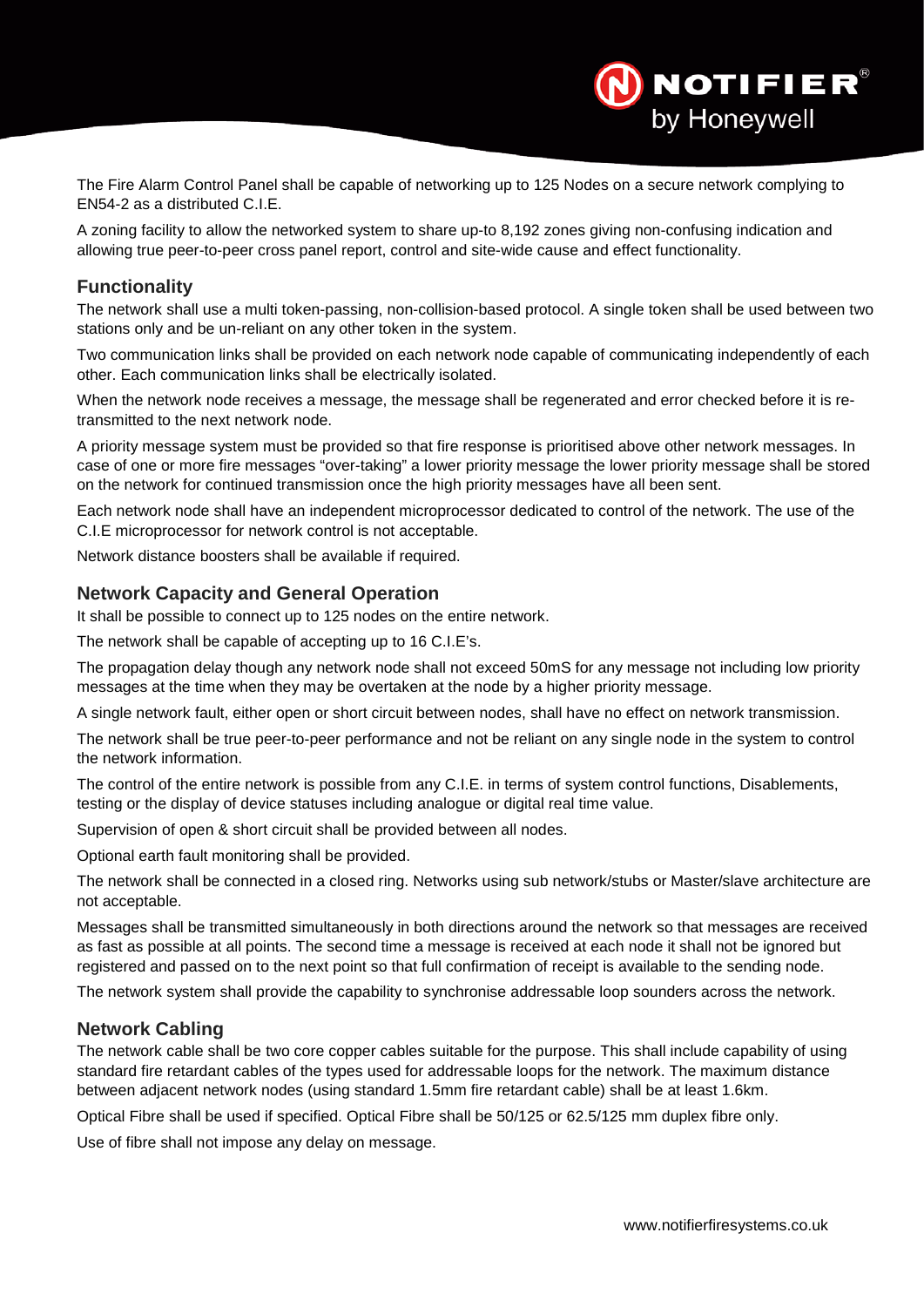It shall be possible to mix fibre optic and copper cables in each C.I.E. or booster such that any node may convert from one media to another.

#### **Software**

A PC Configuration Tool shall be available for configuration of the C.I.E and for retention of configuration data.

The PC Configuration Tool shall be graphically based and operate under Windows ™ operating systems XP pro and Windows 7.

All system information including loop device configuration and cause and effect programming shall be stored on a removable SD memory card.

It shall be possible to configure ALL basic configuration parameters and settings from either the C.I.E front panel or from the PC Configuration Tool.

A PC Configuration Tool shall be available to allow the site to re-configure device text labels without affecting the C.I.E cause and effect programming. The text labels shall be able to be exported to Microsoft Excel for typing independently of the system configuration.

It shall be permitted to configure enhanced/ extended features and functions from the PC Configuration Tool only.

## **Loop Design**

A tool shall be provided to demonstrate that the loop as designed provides critical signal path redundancy, e.g. all loop powered alarm devices will function in case of a single loop fault if so required by the system designer

#### **Repeater / Mimic Panels**

It shall be possible to provide remote access to monitor or control the operation of the installation.

The repeaters and mimic controllers shall communicate with the fire alarm control panel via an RS485 (multi-drop) communications link. Up to 16 Repeaters/Mimic Controllers may be connected to the RS485 communications cabling. If critical signal path redundancy to repeaters is required they shall be capable of being connected directly to the panel network.

The repeaters/mimics shall require only four wires to provide power and data.

Each repeater shall provide full text location detail as indicated at the main C.I.E.

The repeater shall provide switches to control the following functions:<br>• MUTE BUZZER

- 
- 
- MUTE BUZZER<br>• END DELAY/EVACUATE<br>• SILENCE/RESOUND ALARM DEVICES<br>• CHANGE TABS<br>• ZONES IN ALARM<br>• RESET
- 
- 
- RESET

#### **Power Supplies**

All power supplies (integral to the fire alarm control panel or remote) shall be certified to EN54-4: 1998 and shall be capable of supporting:

2x12 volt 12Ah, Sealed Lead Acid type batteries in standard enclosure or 2x12 volt 38Ah, Sealed Lead Acid type batteries in extended housing.

Batteries shall have sufficient capacity to power the fire alarm system for not less than twenty-four hours plus 30 minutes of alarm upon a normal AC power failure.

A manufacturer's supplied Windows™ software tool shall be used to provide the calculations required to determine the minimum battery capacity required for the associated system loading over the expected standby time.

All power supplies shall be capable of operating from a main supply of 230VAC 50/60Hz.

**NOTIFIER®** 

by Honeywell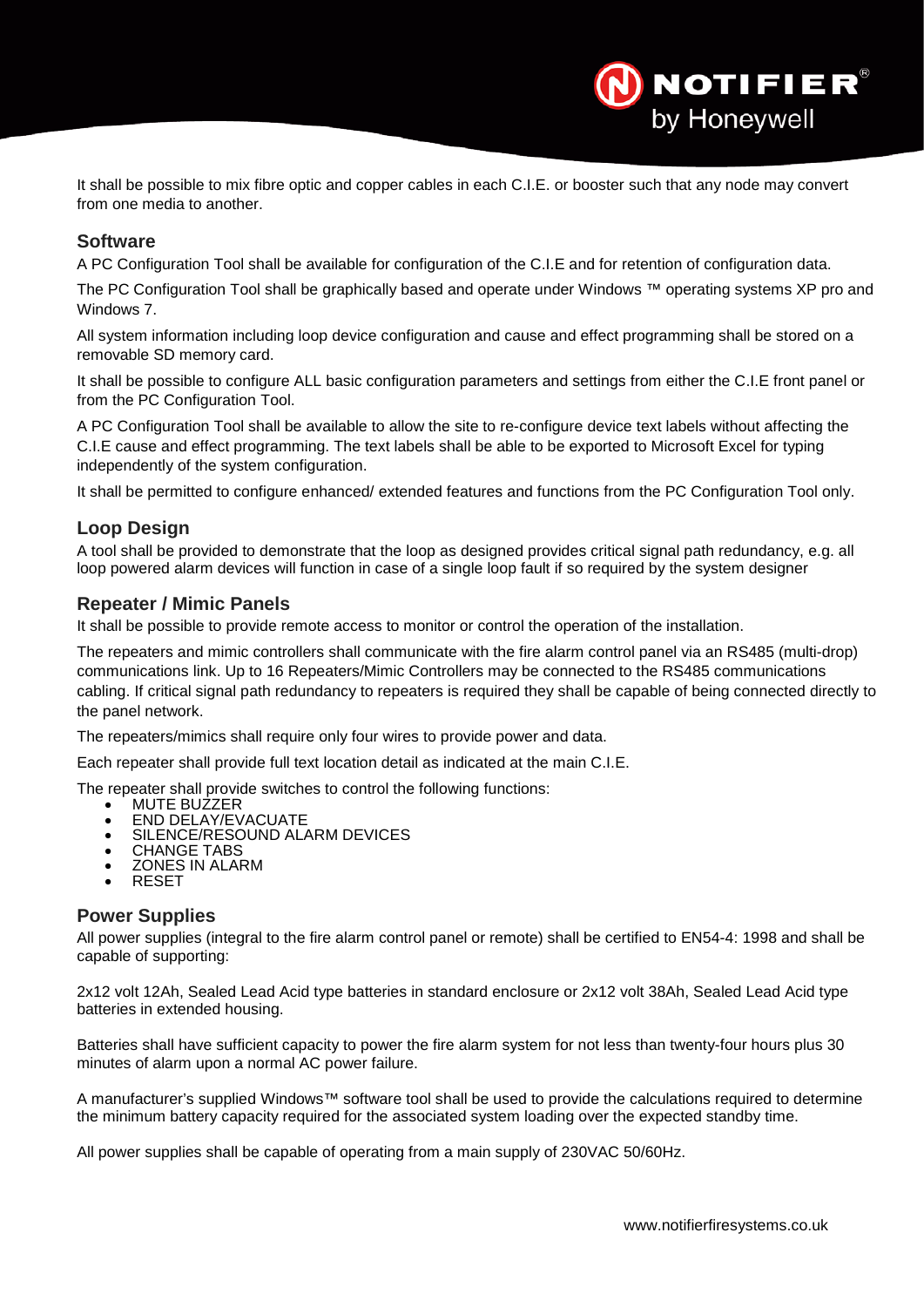

# <span id="page-8-0"></span>**Addressable Photoelectric Smoke Detector Specification**

## **Compliance with standards**

The addressable Photoelectric Smoke Detector shall be third party approved to EN54 part 7.

## **Functionality**

The Detectors shall use the photoelectric (light-scattering) principal to measure smoke density and shall, on command from the C.I.E, send data to the panel digitally representing the analogue level of smoke density.

Photoelectric Smoke Detectors shall be intelligent and addressable devices and shall connect with two wires to one of the C.I.E. Signalling Line Circuit loops.

The detector shall operate on a digital protocol to give reduced power consumption, upto 159 detectors and 159 modules may be connected to a single loop.

The detectors shall be fitted with a loop isolation device in-built into the device.

Location of devices on the loop circuit shall with the aid of a Loop Mapping Tool be able to identify it's location and address on the loop, allowing for a schematic layout drawing to be produced and printed for use in the O&M manual.

The Detectors shall be ceiling-mount and shall include a twist-lock base.

## **Group Polling**

The detector shall be capable of group polling with improved performance a result.

There shall be no limit to the number of devices that can be grouped together on the same loop.

Implementation of group polling feature shall decrease response time for an alarm to be detected to less than 2.5 seconds, the use of complex cause and effect programming shall not increase the operation of all output devices to more than 10 seconds.

## **Test functions**

The Detectors shall provide a means of test whereby they will simulate an alarm condition and report that condition to the C.I.E.

Such a test may be initiated at the Detector itself (by activating a magnetic switch) or initiated remotely on command from the control panel.

## **Address setting**

The Detectors shall provide address setting on the Detector head using decimal switches.

Addressable Detectors that use binary address setting methods, such as a dip switch, code cards or soft addressing are not acceptable.

The Detectors shall also feature an internal identifying code that the C.I.E. shall use to identify the type of Detector.

## **Visual indication**

The Detectors shall provide dual bi-colour LED's. Both LED's enable red, amber and green local status indication also indicating that the Detector is operational and in regular communication with the C.I.E.

The LED's shall be configurable from the C.I.E to give visual indication of:

- Device Healthy
- Fire
- Fault Isolation in use
- **Detector Dirty**
- Test Mode
- **Chamber Fault**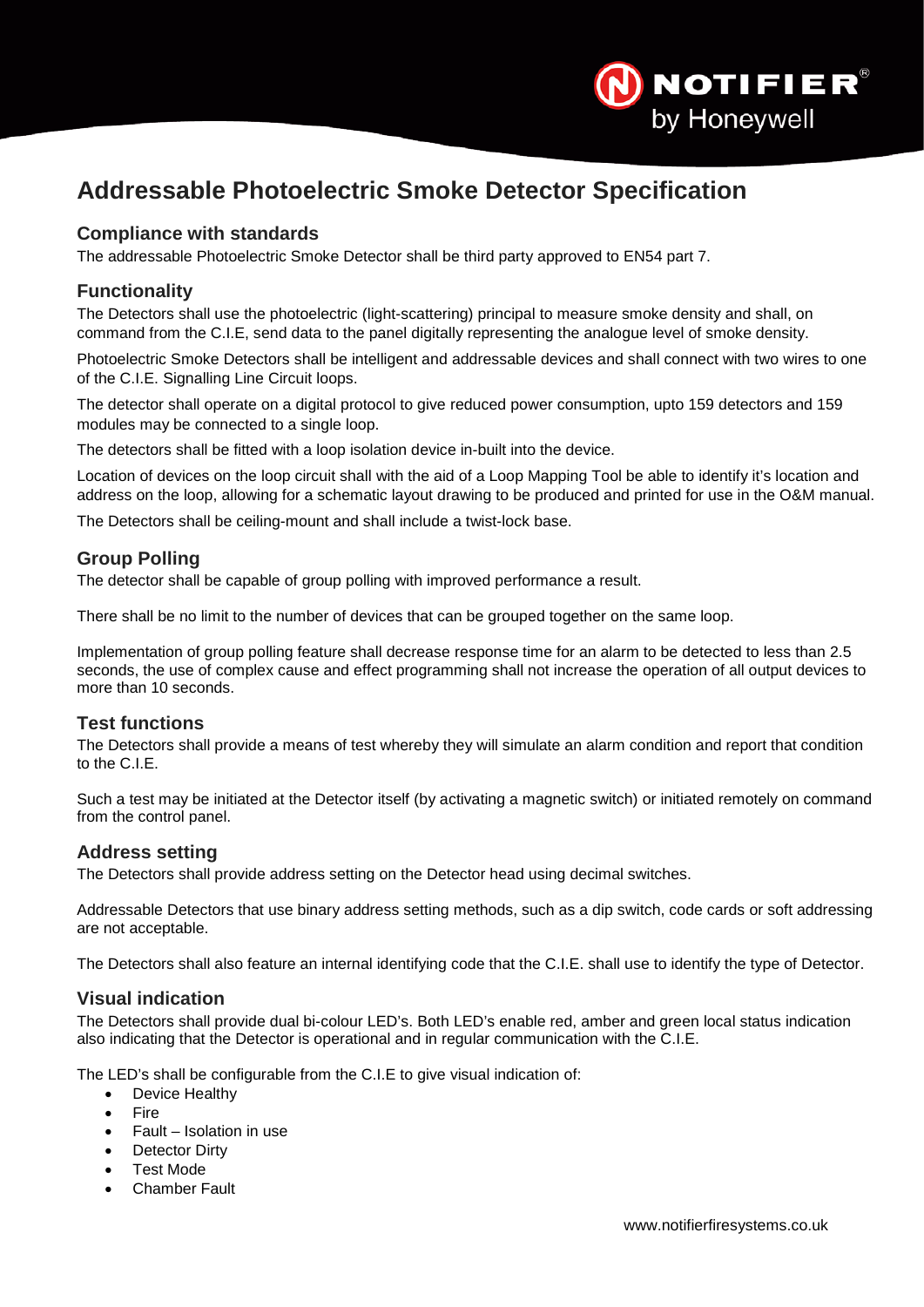

If required, the flashing mode operation of the Detector LED's shall be controlled through the system field program.

An output connection shall also be provided in the base to connect an external remote alarm LED.

#### **Sensitivity settings**

The Detector sensitivity shall be set through the C.I.E, and shall be adjustable in the field through the field programming of the system.

Sensitivity may be automatically adjusted by the panel on a time-of-day basis.

Theses sensitivity levels shall not contravene EN54 part 7 unless placed in to thermal (heat) only mode in which case the unit shall comply with EN54 part 5.

#### **Drift compensation**

The Detector shall automatically compensate for dust accumulation and other slow environmental changes that may affect their performance.

The use of this function shall not contravene EN54 part 7.

#### **Additional requirements**

Optional relay base and isolator base variants shall be available.

Up to 159, intelligent Detectors may connect to one SLC loop.

The C.I.E software, not the detector, shall make the alarm decision.

The sensitivity of each detector shall be set in the C.I.E.

The system operator shall be able to view the current analogue or digital value of each detector at the C.I.E.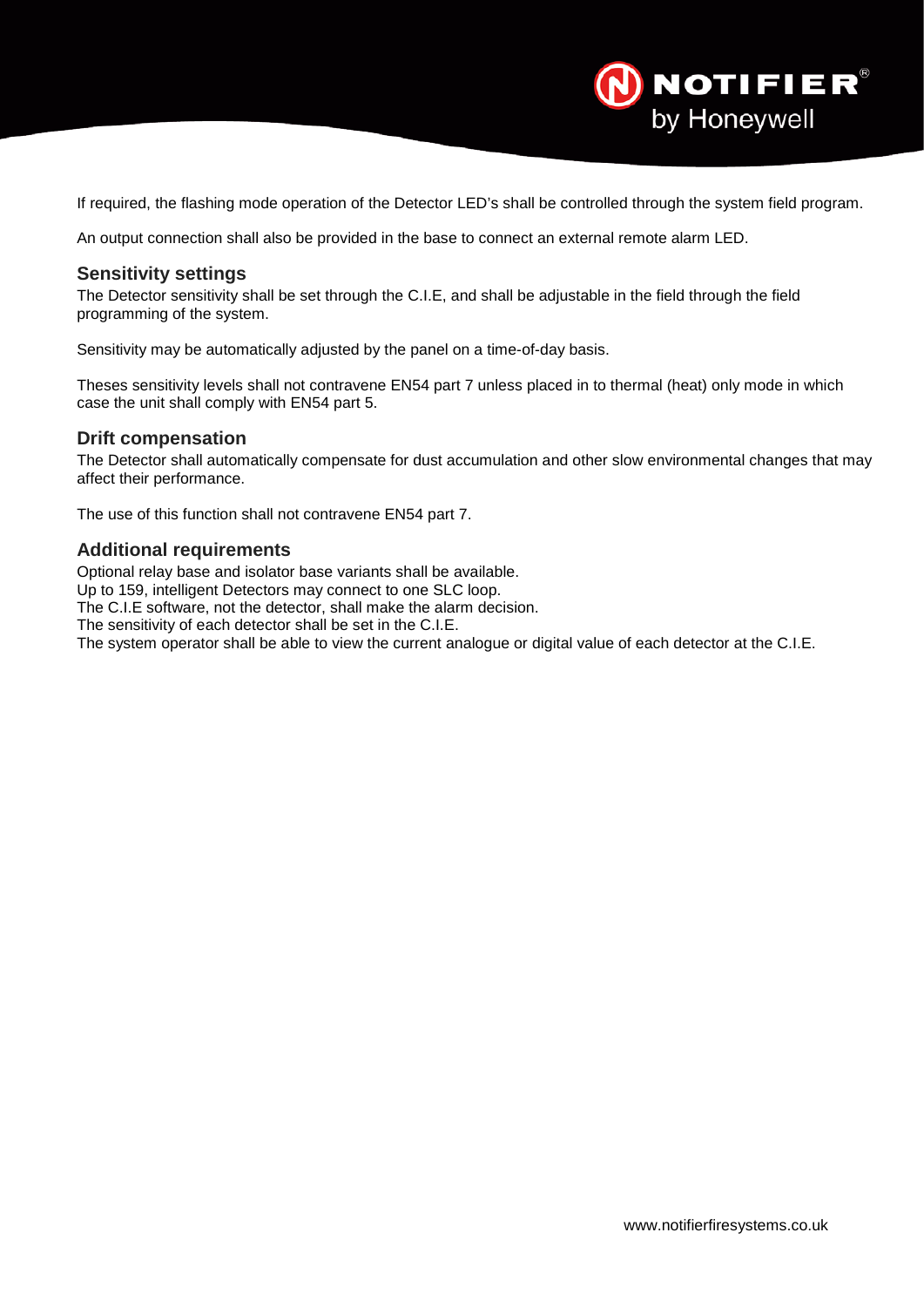

# <span id="page-10-0"></span>**Addressable Thermal Heat Detector Specification**

## **Compliance with standards**

The Heat Detector shall be third party approved to EN54 part 5. Types A1R, A1, and BS shall be available.

## **Functionality**

The Detectors shall use an electronic detector to measure thermal conditions caused by a fire and shall, on command from the C.I.E, send data to the panel representing the analogue or digital level (the temperature) at the detector.

Heat Detectors shall be intelligent and addressable devices, and shall connect with two wires to one of the C.I.E. Signalling Line Circuits.

The detector shall operate on a digital protocol to give reduced power consumption, upto 159 detectors and 159 modules may be connected to a single loop.

The detectors shall be fitted with a loop isolation device in-built into the device.

Location of devices on the loop circuit shall with the aid of a Loop Mapping Tool be able to identify it's location and address on the loop, allowing for a schematic layout drawing to be produced and printed for use in the O&M manual.

The Detectors shall be ceiling-mount and shall include a twist-lock base.

#### **Group Polling**

The detector shall be capable of group polling with improved performance a result.

There shall be no limit to the number of devices that can be grouped together on the same loop.

Implementation of group polling feature shall decrease response time for an alarm to be detected to less than 2.5 seconds, the use of complex cause and effect programming shall not increase the operation of all output devices to more than 10 seconds.

## **Test functions**

The Detectors shall provide a means of test whereby they will simulate an alarm condition and report that condition to the C.I.E. Such a test may be initiated at the Detectors itself (by activating a magnetic switch) or initiated remotely on command from the C.I.E.

## **Address setting**

The Detectors shall provide address setting on the Detector head using decimal switches.

Addressable Detectors that use binary address setting methods, such as a dip switch, code cards or soft addressing are not acceptable.

The Detectors shall also store an internal identifying code that the control panel shall use to identify the type of Detector.

#### **Visual indication**

The Detectors shall provide dual bi-colour LED's. Both LED's enable red, amber and green local status indication also indicating that the Detector is operational and in regular communication with the C.I.E.

The LED's shall be configurable from the C.I.E to give visual indication of:

- Device Healthy
- Fire
- Fault Isolation in use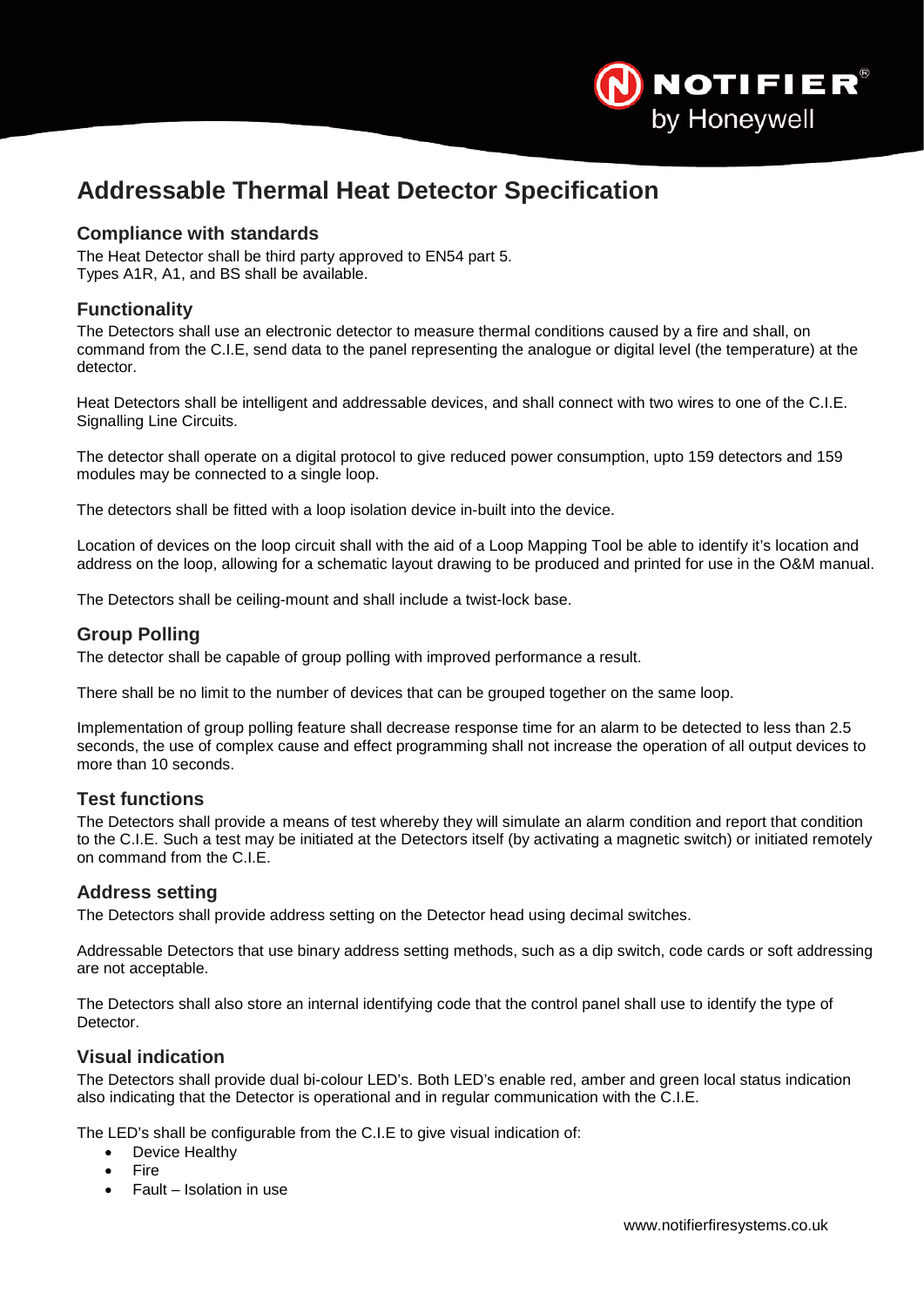

- Detector Dirty
- **Test Mode**
- **Chamber Fault**

If required, the flashing mode operation of the Detector LED's shall be controlled through the system field program.

An output connection shall also be provided in the base to connect an external remote alarm LED.

#### **Sensitivity settings**

The Detector sensitivity shall be set through the C.I.E, and shall be adjustable in the field through the field programming of the system.

Sensitivity may be automatically adjusted to the panel on a time-of-day basis.

These sensitivity levels shall not contravene EN54 part 5.

## **Additional requirements**

Optional relay base and isolator base variants shall be available. Up to 159, intelligent Detectors may connect to one SLC loop. The C.I.E software, not the detector, shall make the alarm decision. The sensitivity of each detector shall be set in the C.I.E. The system operator shall be able to view the current analogue or digital value of each detector at the C.I.E.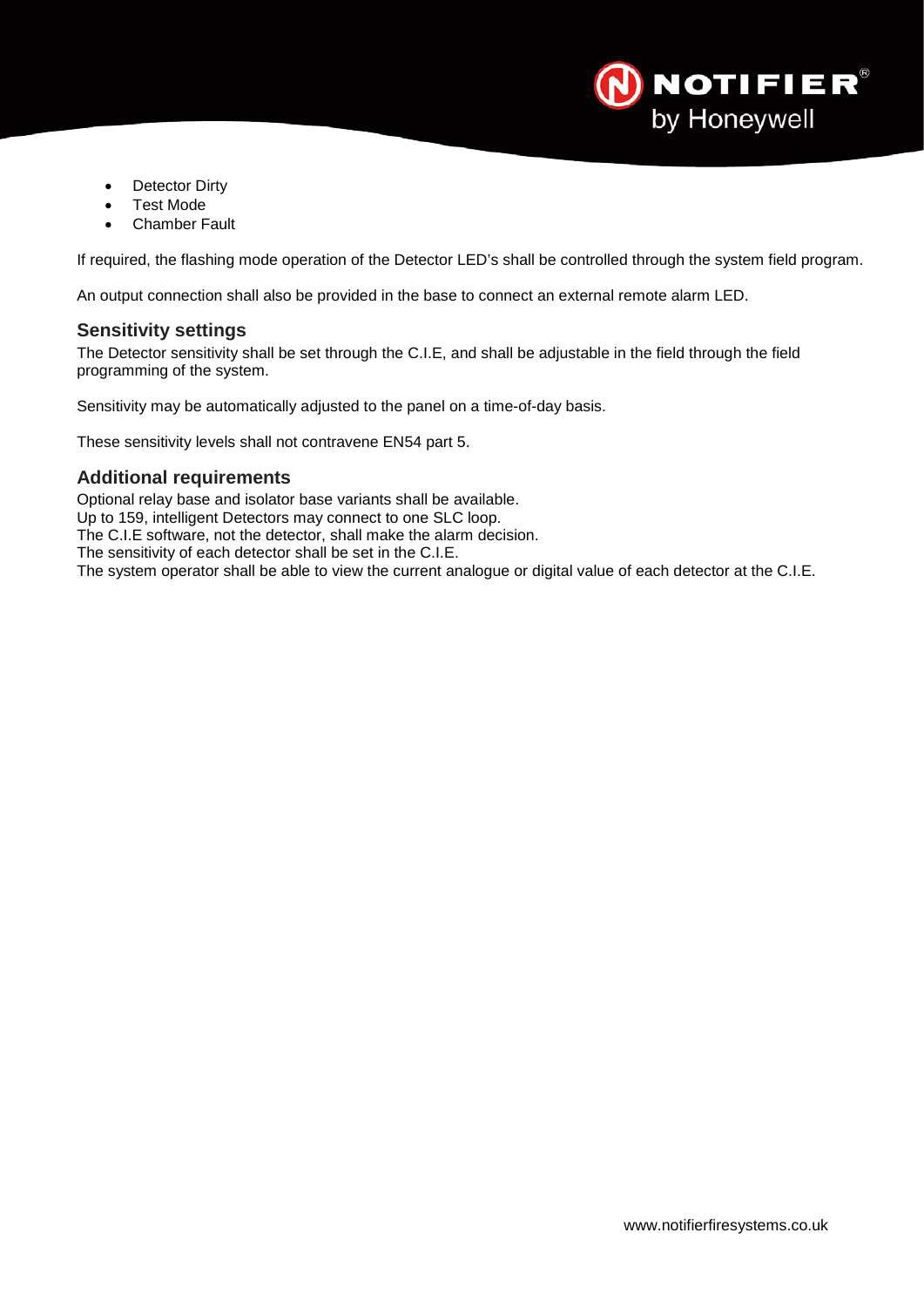

# <span id="page-12-0"></span>**Addressable Multi-Criteria SMART2 Detector Specification**

## **Compliance with standards**

The Multi-Criteria Detector shall be third party approved to EN54 part 7 & 5, CEA 4021 Type C multi detector.

#### **Functionality**

The Detector shall use the photoelectric (light-scattering) principal to measure smoke density in conjunction with dual thermistors to measure heat and shall, on command from the C.I.E, send data to the panel representing the fire risk.

The Detector shall incorporate a micro processor that combines the signals from the photoelectric smoke chamber, and the thermistor heat detector elements using algorithms that include a time element to provide an increased immunity to false alarm whilst maintaining the earliest warning of real fire condition.

Multi-Criteria Detectors shall be intelligent and addressable devices and shall connect with two wires to one of the C.I.E. Signalling Line Circuit loops.

The detector shall operate on a digital protocol to give reduced power consumption, upto 159 detectors and 159 modules may be connected to a single loop.

The detectors shall be fitted with a loop isolation device in-built into the device.

Location of devices on the loop circuit shall with the aid of a Loop Mapping Tool be able to identify it's location and address on the loop, allowing for a schematic layout drawing to be produced and printed for use in the O&M manual.

The Detectors shall be ceiling-mount and shall include a twist-lock base.

## **Group Polling**

The detector shall be capable of group polling with improved performance a result.

There shall be no limit to the number of devices that can be grouped together on the same loop.

Implementation of group polling feature shall decrease response time for an alarm to be detected to less than 2.5 seconds, the use of complex cause and effect programming shall not increase the operation of all output devices to more than 10 seconds.

#### **Test functions**

The Detectors shall provide a means of test whereby they will simulate an alarm condition and report that condition to the C.I.E.

Such a test may be initiated at the Detector itself (by activating a magnetic switch) or initiated remotely on command from the control panel.

#### **Address settings**

The Detectors shall provide address setting on the Detector head using decimal switches.

Addressable Detectors that use binary address setting methods, such as a dip switch, code cards or soft addressing are not acceptable.

The Detectors shall also feature an internal identifying code that the C.I.E. shall use to identify the type of Detector.

#### **Visual indication**

The Detectors shall provide dual bi-colour LED's. Both LED's enable red, amber and green local status indication also indicating that the Detector is operational and in regular communication with the C.I.E.

The LED's shall be configurable from the C.I.E to give visual indication of: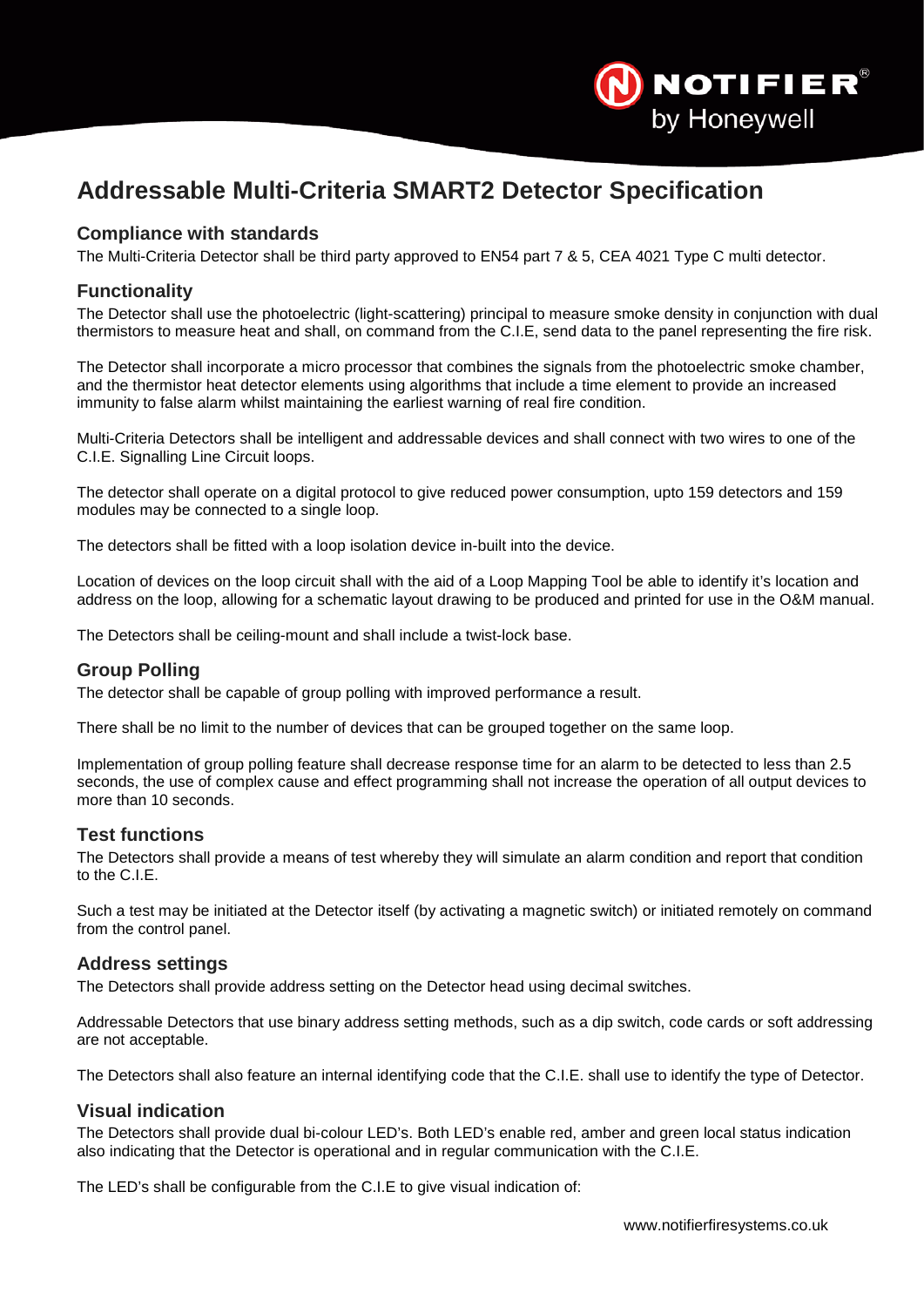

- Device Healthy
- Fire
- Fault Isolation in use
- **Detector Dirty**
- **Test Mode**
- Chamber Fault

If required, the flashing mode operation of the Detector LED's shall be controlled through the system field program.

An output connection shall also be provided in the base to connect an external remote alarm LED.

#### **Sensitivity settings**

The Detector sensitivity shall be set through the C.I.E, and shall be adjustable in the field through the field programming of the system.

Sensitivity may be automatically adjusted by the panel on a time-of-day basis.

The detector shall be capable of 6 sensitivity settings.

Alarm Level 1 - 1%/ft Smoke Alarm Level 2 - 2%/ft Smoke Alarm Level 3 - 3%/ft Smoke Alarm Level 4 - 3%/ft Smoke Alarm Level 5 - 3%/ft Smoke Alarm Level 6 - Class A1R. Heat only alarm.

These sensitivity levels shall not contravene EN54 part 7 unless placed in to thermal (heat) only mode in which case the unit shall comply with EN54 part 5.

The Detector shall be able to be placed in to a thermal (heat) only mode of operation from command from the C.I.E. This shall be automatic on a time-of-day basis or by means of a manual operation at the C.I.E.

The Detector shall include two self optimising sensitivity levels that will adjust to the optimum sensitivity based on the long term environmental conditions of the unit's surroundings.

#### **Drift compensation**

The Detector shall automatically compensate for dust accumulation and other slow environmental changes that may affect their performance. The use of this function shall not contravene EN54 part 7.

#### **Additional requirements**

Optional relay base and isolator base variants shall be available.

Up to 159, intelligent Detectors may connect to one SLC loop.

The C.I.E software, not the detector, shall make the alarm decision.

The sensitivity of each detector shall be set in the C.I.E.

The system operator shall be able to view the current analogue or digital value of each detector at the C.I.E.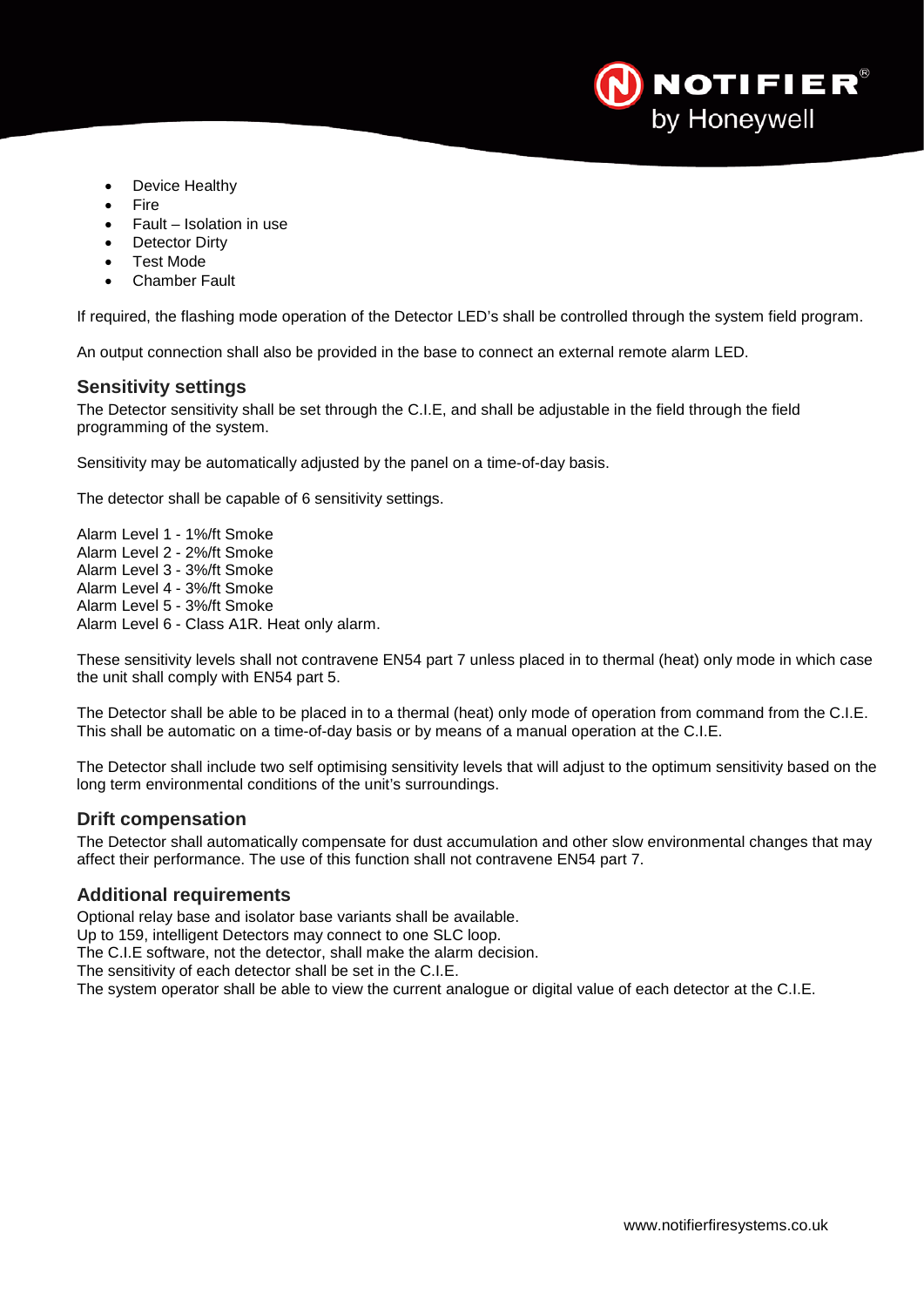

# <span id="page-14-0"></span>**Addressable Multi-Criteria SMART3 Detector Specification**

## **Compliance with standards**

The Multi-Criteria Detector shall be third party approved to EN54 part 7 & 5, CEA 4021, LPS1279.

#### **Functionality**

The Detector shall use the photoelectric (light-scattering) principal to measure smoke density in conjunction with dual thermistors to measure heat and Infra Red detector to detect flame and shall, on command from the C.I.E, send data to the panel representing the fire risk.

The Detector shall incorporate a micro processor that combines the signals from the photoelectric smoke chamber, the thermistor heat detector and Infra Red elements using algorithms that include a time element to provide an increased immunity to false alarm whilst maintaining the earliest warning of real fire condition.

The Infra Red detector shall be capable of measuring Irradiance on the IR detector of between  $0 - 450 \mu W/cm^2$ .

Multi-Criteria Detectors shall be intelligent and addressable devices and shall connect with two wires to one of the C.I.E. Signalling Line Circuit loops.

The detector shall operate on a digital protocol to give reduced power consumption, upto 159 detectors and 159 modules may be connected to a single loop.

The detectors shall be fitted with a loop isolation device in-built into the device.

Location of devices on the loop circuit shall with the aid of a Loop Mapping Tool be able to identify it's location and address on the loop, allowing for a schematic layout drawing to be produced and printed for use in the O&M manual.

The Detectors shall be ceiling-mount and shall include a twist-lock base.

#### **Test functions**

The Detectors shall provide a means of test whereby they will simulate an alarm condition and report that condition to the C.I.E.

Such a test may be initiated at the Detector itself (by activating a magnetic switch) or initiated remotely on command from the control panel.

#### **Address setting**

The Detectors shall provide address setting on the Detector head using decimal switches.

Addressable Detectors that use binary address setting methods, such as a dip switch, code cards or soft addressing are not acceptable.

The Detectors shall also feature an internal identifying code that the C.I.E. shall use to identify the type of Detector.

#### **Visual indication**

The Detectors shall provide dual bi-colour LED's. Both LED's enable red, amber and green local status indication also indicating that the Detector is operational and in regular communication with the C.I.E.

The LED's shall be configurable from the C.I.E to give visual indication of:

- Device Healthy
- Fire
- Fault Isolation in use
- **Detector Dirty**
- Test Mode
- **Chamber Fault**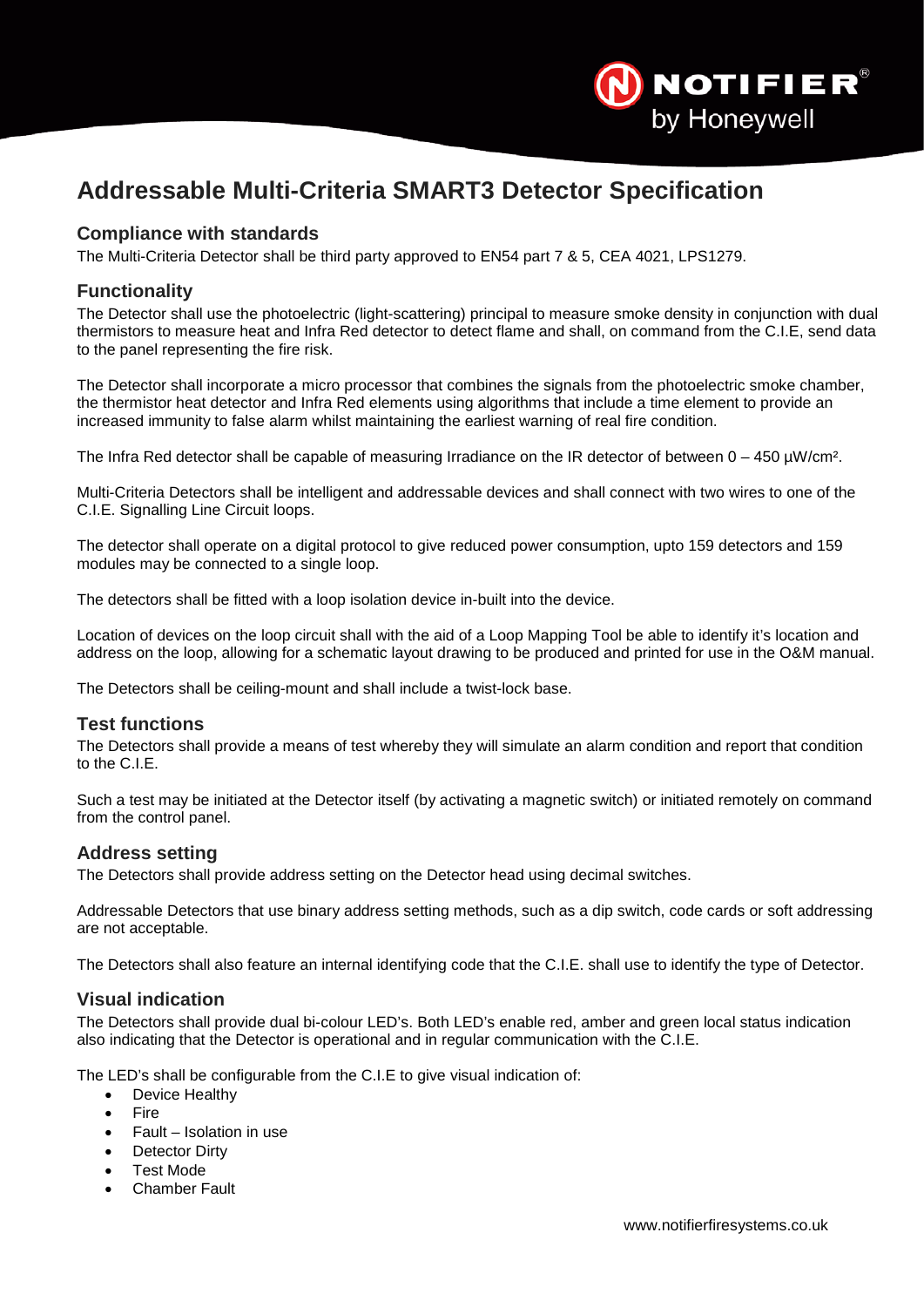If required, the flashing mode operation of the Detector LED's shall be controlled through the system field program.

An output connection shall also be provided in the base to connect an external remote alarm LED.

#### **Sensitivity settings**

The Detector sensitivity shall be set through the C.I.E, and shall be adjustable in the field through the field programming of the system.

Sensitivity may be automatically adjusted by the panel on a time-of-day basis.

The detector shall be capable of 6 sensitivity settings.

Alarm Level 1 - Low false alarm resistance, high photoelectric only sensitivity Alarm Level 2 - Medium false alarm resistance, medium photoelectric only sensitivity

Alarm Level 3 - Standard false alarm resistance, low photoelectric only sensitivity

Alarm Level 4 - High false alarm resistance, low photoelectric only sensitivity

Alarm Level 5 - Very high false alarm resistance, low photoelectric only sensitivity

Alarm Level 6 - Class A1R. Heat only alarm.

Theses sensitivity levels shall not contravene EN54 part 7 unless placed in to thermal (heat) only mode in which case the unit shall comply with EN54 part 5.

The panel threshold should be chosen according to the specific environment:

- "ULTRA-CLEAN" environments can use Level 1 ALERT
- "CLEAN" environments can use Levels 2-3 ALARM
- "MODERATE" environments can use Level 4 ALARM
- "HARSH" environments can use Level 5-6 ALARM

The Detector shall be able to be placed in to a thermal (heat) only mode of operation from command from the C.I.E. This shall be automatic on a time-of-day basis or by means of a manual operation at the C.I.E.

#### **Drift compensation**

The Detector shall automatically compensate for dust accumulation and other slow environmental changes that may affect their performance. The use of this function shall not contravene EN54 part 7.

#### **Additional requirements**

Optional relay base and isolator base variants shall be available.

Up to 159, intelligent Detectors may connect to one SLC loop.

The C.I.E software, not the detector, shall make the alarm decision.

The sensitivity of each detector shall be set in the C.I.E.

The system operator shall be able to view the current analogue or digital value of each detector at the C.I.E.

**NOTIFIER®** 

by Honeywell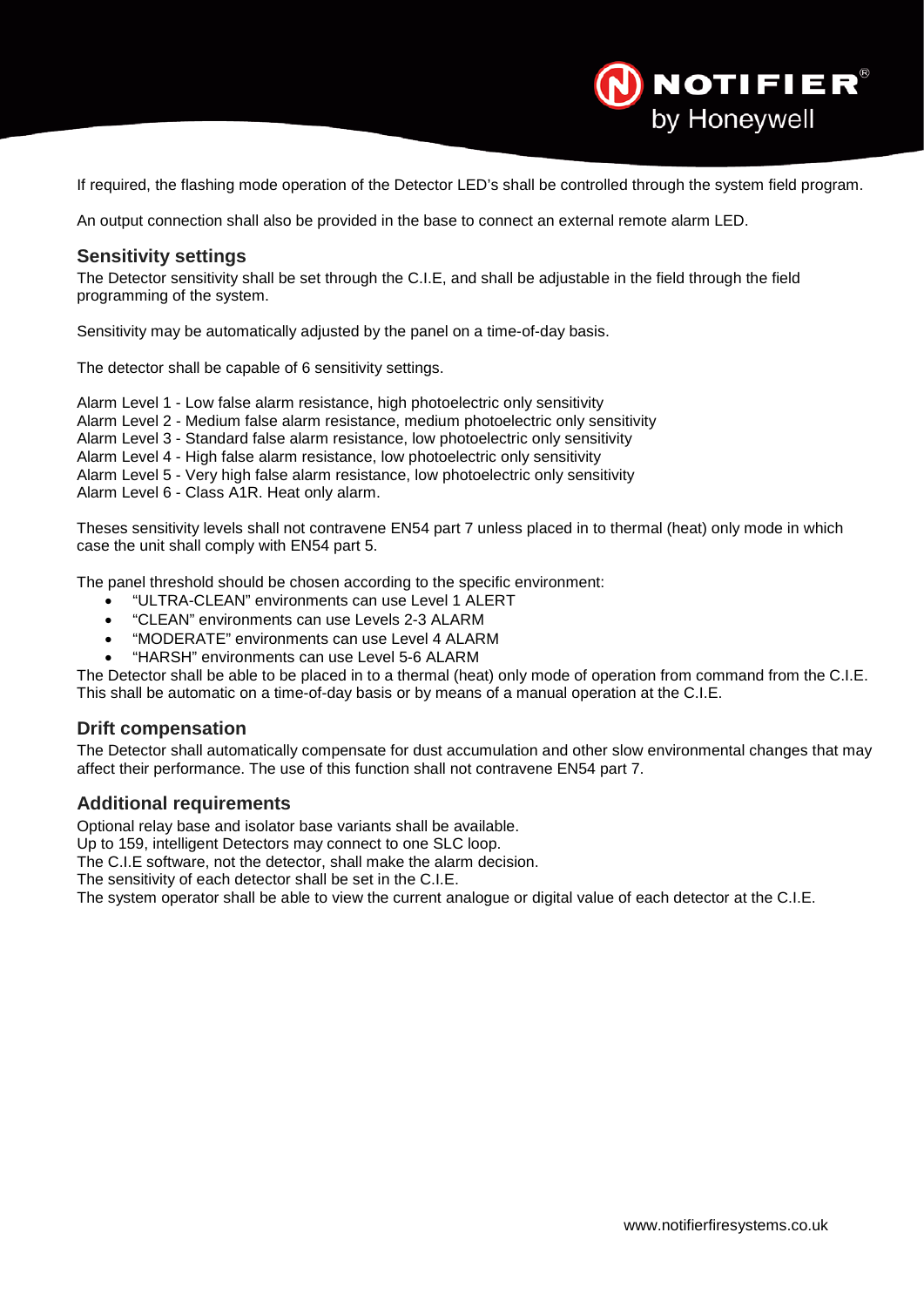

# <span id="page-16-0"></span>**Addressable Multi-Criteria SMART4 Detector Specification**

## **Compliance with standards**

The Multi-Criteria Detector shall be third party approved to EN54 part 7 & 5 CEA 4021, LPS1279.

## **Functionality**

The Detector shall use the photoelectric (light-scattering) principal to measure smoke density in conjunction with dual thermistors to measure heat, Carbon Monoxide detector, and Infra Red detector to detect flame and shall, on command from the C.I.E, send data to the panel representing the fire risk.

The Infra Red detector shall be capable of measuring Irradiance on the IR detector of between  $0 - 450 \mu W/cm^2$ .

The Carbon Monoxide detector shall be capable of measuring CO levels of between 0 – 500 ppm.

The Detector shall incorporate a micro processor that combines the signals from the photoelectric smoke chamber, the thermistor heat detector, Carbon Monoxide detector and Infra Red elements using algorithms that include a time element to provide an increased immunity to false alarm whilst maintaining the earliest warning of real fire condition.

Multi-Criteria Detectors shall be intelligent and addressable devices and shall connect with two wires to one of the C.I.E. Signalling Line Circuit loops.

The detector shall operate on a digital protocol loop to give reduced power consumption, upto 159 detectors and 159 modules may be connected to a single loop.

Location of devices on the loop circuit shall with the aid of a Loop Mapping Tool be able to identify it's location and address on the loop, allowing for a schematic layout drawing to be produced and printed for use in the O&M manual.

The Detectors shall be ceiling-mount and shall include a twist-lock base.

## **Group Polling**

The detector shall be capable of group polling with improved performance a result.

There shall be no limit to the number of devices that can be grouped together on the same loop.

Implementation of group polling feature shall decrease response time for an alarm to be detected to less than 2.5 seconds, the use of complex cause and effect programming shall not increase the operation of all output devices to more than 10 seconds.

## **Test functions**

The Detectors shall provide a means of test whereby they will simulate an alarm condition and report that condition to the C.I.E.

Such a test may be initiated at the Detector itself (by activating a magnetic switch) or initiated remotely on command from the control panel.

## **Address setting**

The Detectors shall provide address setting on the Detector head using decimal switches.

Addressable Detectors that use binary address setting methods, such as a dip switch, code cards or soft addressing are not acceptable.

The Detectors shall also feature an internal identifying code that the C.I.E. shall use to identify the type of Detector.

## **Visual indication**

The Detectors shall provide dual LED's. Both LED's shall flash red under normal conditions, indicating that the Detector is operational and in regular communication with the C.I.E. Both LED's may be placed into steady red illumination by the C.I.E, indicating that an alarm condition has been detected.

If required, the flashing mode operation of the Detector LED's shall be controlled through the system field program.

An output connection shall also be provided in the base to connect an external remote alarm LED.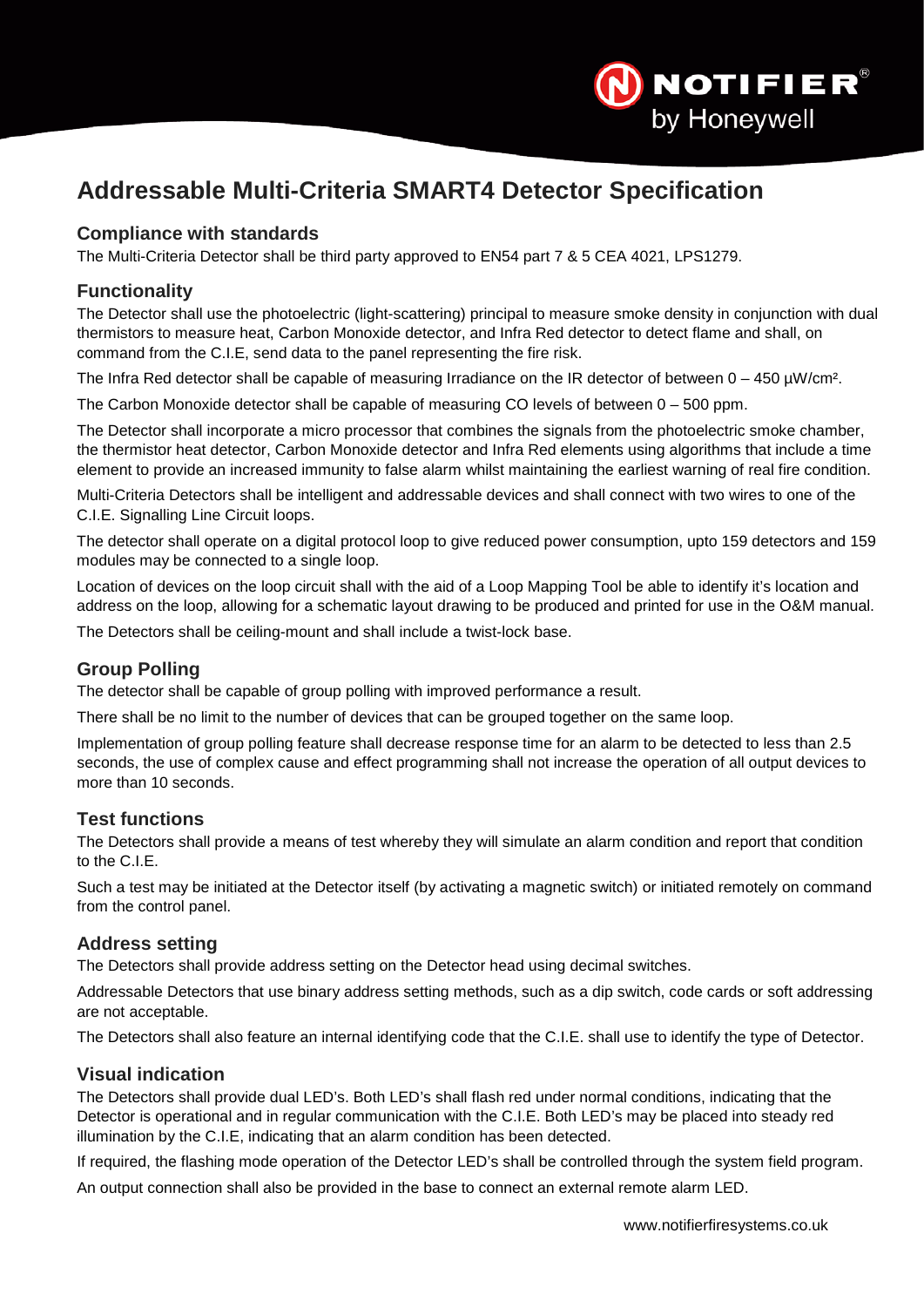

## **Sensitivity settings**

The Detector sensitivity shall be set through the C.I.E, and shall be adjustable in the field through the field programming of the system.

Sensitivity may be automatically adjusted by the panel on a time-of-day basis.

The detector will be capable of 6 sensitivity settings

Level 1 – 1%/ft of smoke or greater than 45 ppm of CO. No delays from processed photo output.

Level 2 – 2%/ft of smoke. No delays from processed photo output.

Level 3 – 3%/ft of smoke. No delays from processed photo output.

Level 4 – 3%/ft of smoke. Maximum of 10 minutes delay from processed photo output.

Level 5 – 4%/ft of smoke. Maximum of 10 minutes delay from processed photo output.

Level 6 – Heat only alarm. If the heat level on either thermistor exceeds 60°C or rate of rise limits.

Theses sensitivity levels shall not contravene EN54 part 7 unless placed in to thermal (heat) only mode in which case the unit shall comply with EN54 part 5.

The detector shall be capable of being configured from the control panel to accept various application dependant alarm threshold levels to reduce nuisance alarms

The panel threshold should be chosen according to the specific environment:

- "ULTRA-CLEAN" environments can use Level 1 ALERT
- "CLEAN" environments can use Levels 2-3 ALARM
- "MODERATE" environments can use Level 4 ALARM
- "HARSH" environments can use Level 5-6 ALARM

The Detector shall be able to be placed in to a thermal (heat) only mode of operation from command from the C.I.E. This shall be automatic on a time-of-day basis or by means of a manual operation at the C.I.E.

#### **Drift compensation**

The Detector shall automatically compensate for dust accumulation and other slow environmental changes that may affect their performance. The use of this function shall not contravene EN54 part 7.

#### **Additional requirements**

Optional relay base and isolator base variants shall be available.

Up to 159, intelligent Detectors may connect to one SLC loop.

The C.I.E software, not the detector, shall make the alarm decision.

The sensitivity of each detector shall be set in the C.I.E.

The system operator shall be able to view the current analogue or digital value of each detector at the C.I.E.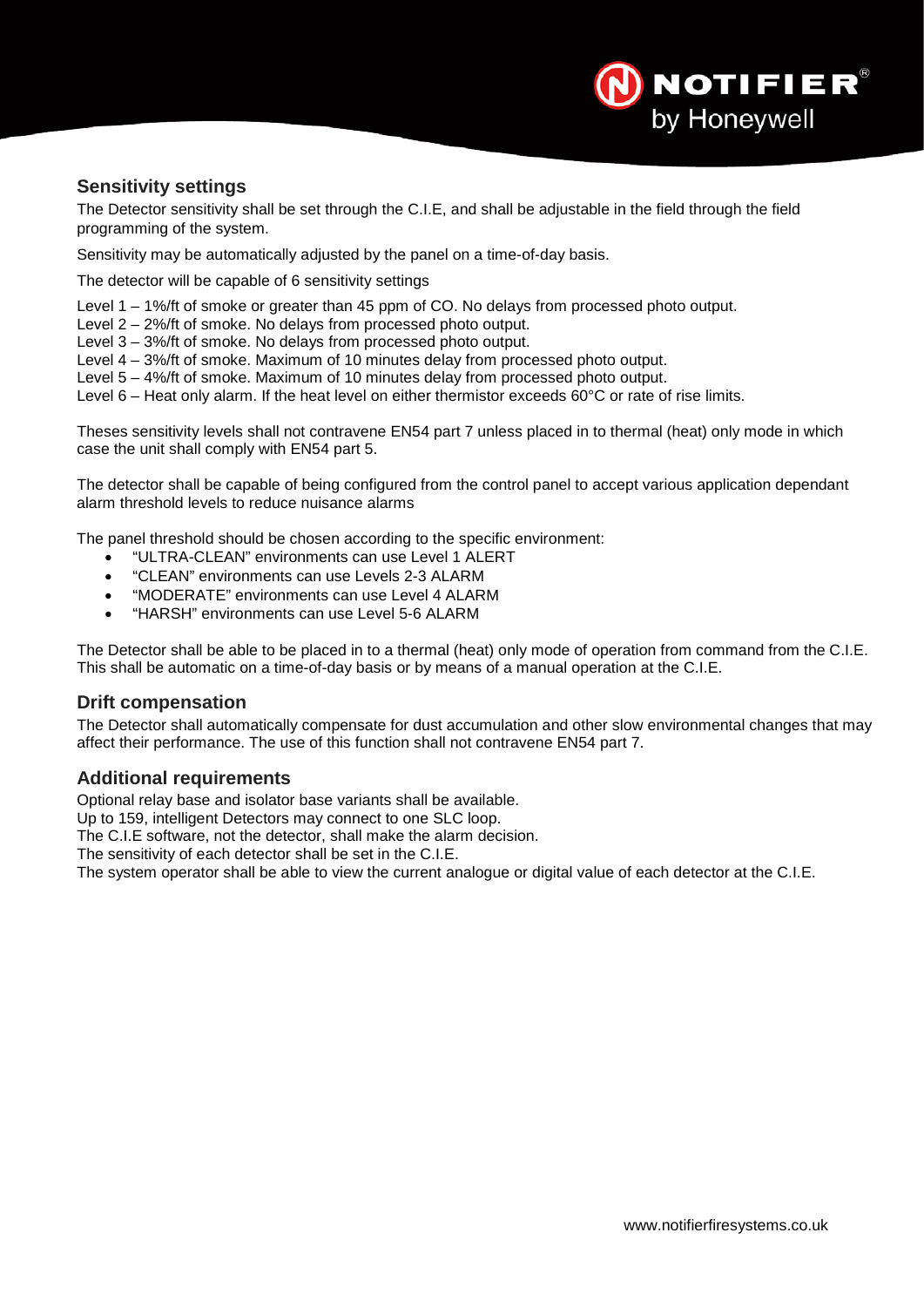

# <span id="page-18-0"></span>**Addressable View Laser High Sensitivity Smoke Detector Specification**

## **Compliance with standards**

The View Laser detector shall be third party approved to EN54 part 7, ANSI/UL 268, CAN/ULC –S529, FM3230- 3250

## **Functionality**

The View Laser detector shall use the Laser Diode and patented smoke sensing chamber, designed to amplify signals from smoke and shall, on command from the C.I.E, send data to the panel representing the analogue or digital level of smoke density.

The View Laser detector shall incorporate a micro processor that analyses the signals from the Laser smoke chamber and using algorithms that include a time element to provide an increased immunity to false alarm whilst maintaining the earliest warning of real fire condition.

View Laser smoke detectors shall be intelligent and addressable devices and shall connect with two wires to one of the C.I.E. Signalling Line Circuit loops.

The detector shall operate on a digital protocol loop to give reduced power consumption, upto 159 detectors and 159 modules may be connected to a single loop.

Location of devices on the loop circuit shall with the aid of a Loop Mapping Tool be able to identify it's location and address on the loop, allowing for a schematic layout drawing to be produced and printed for use in the O&M manual.

The Detectors shall be ceiling-mount and shall include a twist-lock base.

## **Co-operative Multi-Sensing**

The View Laser detector shall be capable of co-operative multi-sensing using AWACS<sup>Tm</sup> (Advanced Warning Addressable Combustion Sensing) software with improved performance a result.

There shall be no limit to the number of devices that can be grouped together on the same loop.

Implementation of co-operative multi-sensing feature shall decrease response time for an alarm to be detected by combining signals from adjacent detectors then statistically combining to reach a common signal.

The use of co-operation multi-sensing shall allow an alarm condition to be indicated before the signal from any one detector is itself is above the alarm threshold.

The View Laser detector shall use co-operative multi-sensing to reject certain false alarm phenomena, this function shall work on the basis that if a detector sees a relatively sudden and large change in scattered light, it raises the suspicion of a false signal. Such a large 'step' function is not normally given by true smoke, and could be caused by a lint or hair particle, or even by an insect.

The View Laser detector must be capable of rather than immediately accepting this signal as a fire, the Laser detector first checks a physically adjacent Laser detector, and observe this second Laser detector for several seconds (if a third Laser detector is also adjacent, AWACS™ will observe the third detector). If no significant analogue signal, even a very low signal, is received from the adjacent Laser detector, AWACS<sup>Tm</sup> will report a fault condition for the first detector.

The View Laser detector shall be capable of, if the situation changes, because of any oscillation in the first Laser detector, or any small reading in the second or third Laser detector, AWACS<sup>Tm</sup> will still report an alarm.

## **Test functions**

The View Laser detectors shall provide a means of test whereby they will simulate an alarm condition and report that condition to the C.I.E.

Such a test may be initiated at the Laser detector itself (by activating a magnetic switch) or initiated remotely on command from the control panel.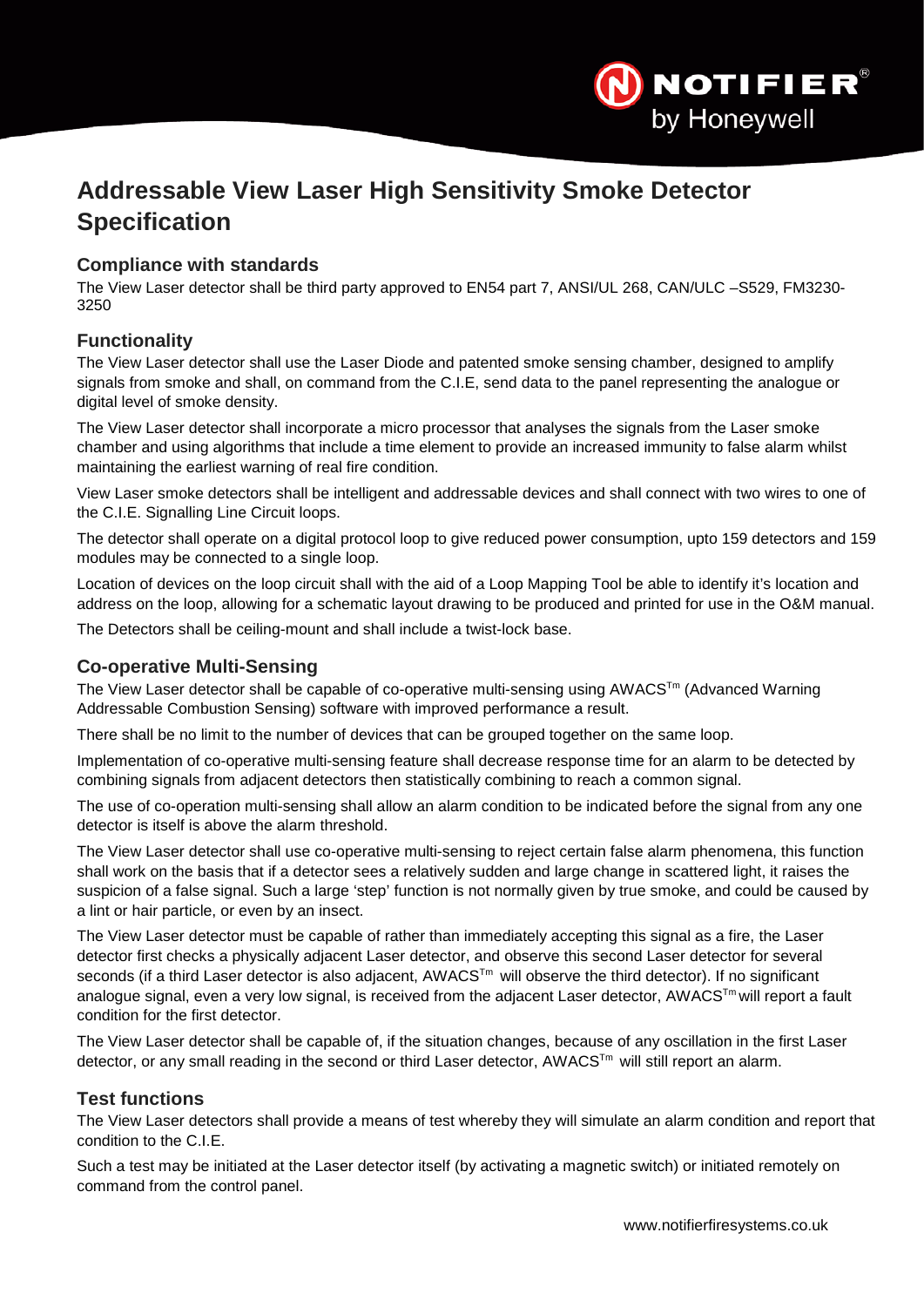

## **Address setting**

The View Laser detectors shall provide address setting on the Detector head using decimal switches.

Addressable Detectors that use binary address setting methods, such as a dip switch, code cards or soft addressing are not acceptable.

The View Laser detectors shall also feature an internal identifying code that the C.I.E. shall use to identify the type of **Detector** 

#### **Visual indication**

The View Laser detectors shall provide dual LED's. Both LED's shall flash red under normal conditions, indicating that the Detector is operational and in regular communication with the C.I.E. Both LED's may be placed into steady red illumination by the C.I.E, indicating that an alarm condition has been detected.

If required, the flashing mode operation of the Detector LED's shall be controlled through the system field program.

An output connection shall also be provided in the base to connect an external remote alarm LED.

#### **Sensitivity settings**

The View Laser detector sensitivity shall be set through the C.I.E, and shall be adjustable in the field through the field programming of the system.

Sensitivity may be automatically adjusted by the panel on a time-of-day basis; this will force the detector to a minimum sensitivity setting for the time period, then return to normal sensitivity operation.

The View Laser detector will be capable of 9 sensitivity settings for both Pre-alarm and Alarm, sensitivity settings from 0.02 %/ft upto 2 %/ft obscuration shall be achievable.

Theses sensitivity levels shall not contravene EN54 part 7.

#### **Drift compensation**

The View Laser detector shall automatically compensate for dust accumulation and other slow environmental changes that may affect their performance. The use of this function shall not contravene EN54 part 7.

#### **Additional requirements**

Optional relay base and isolator base variants shall be available.

Up to 159, intelligent Detectors may connect to one SLC loop.

The C.I.E software, not the detector, shall make the alarm decision.

The sensitivity of each detector shall be set in the C.I.E.

The system operator shall be able to view the current analogue or digital value of each detector at the C.I.E.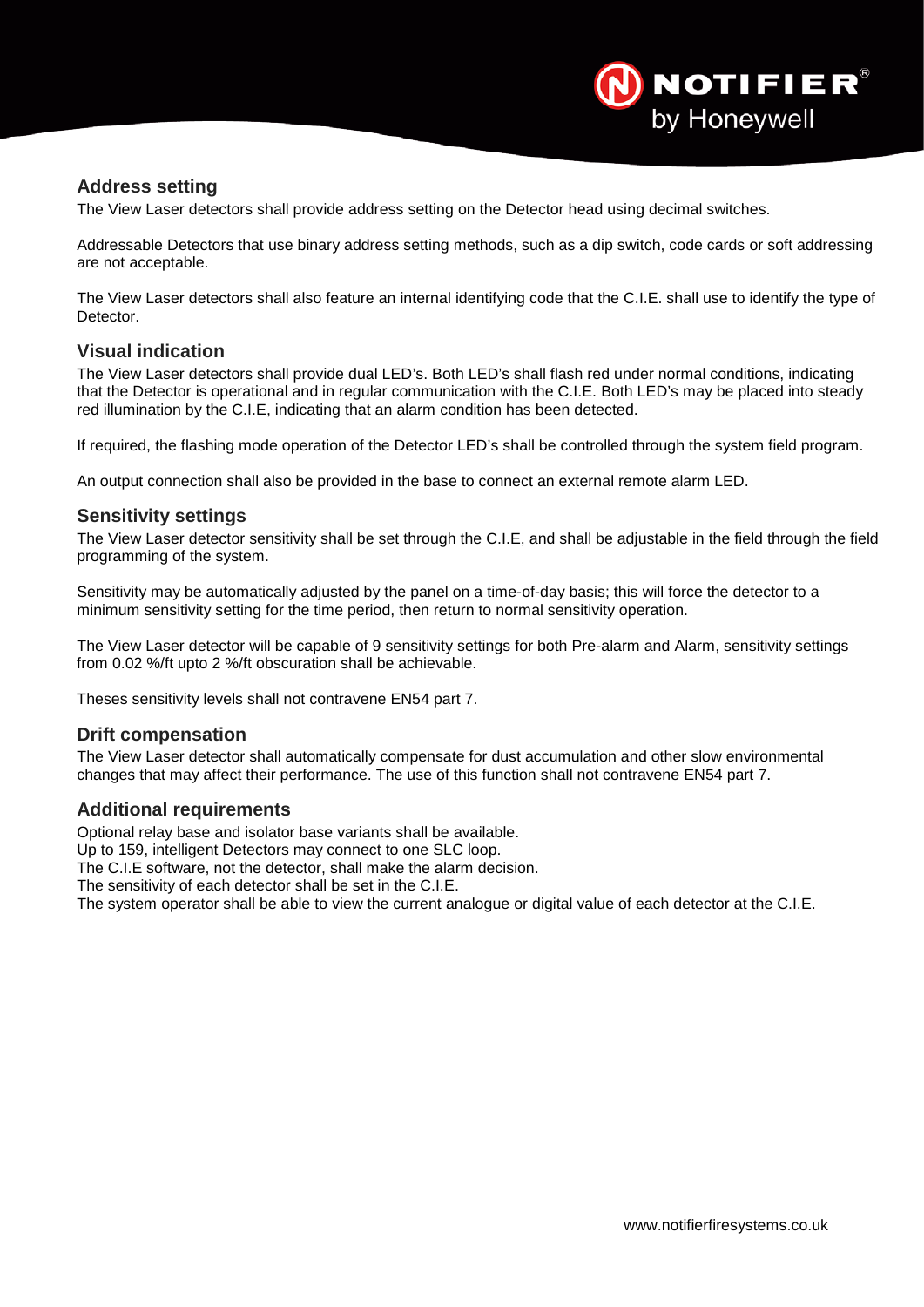

# <span id="page-20-0"></span>**Addressable Loop Powered Beam Detector Specification**

## **Compliance with standards**

The Beam Smoke Detector shall be third party approved to EN54 part 12.

#### **Functionality**

The Beam Smoke Detector shall consist of a transmitter and receiver unit in the same housing which projects an IR signal, which is reflected by use of a suitable reflector.

The Beam Smoke Detector shall be intelligent and addressable, and shall connect with two wires to one of the C.I.E. Signalling Line Circuits. Additional connections for power are not acceptable.

Mounting brackets capable of ceiling or wall mounting shall be available.

The unit shall have automatic drift compensation to adjust for signal deterioration from dust and dirt.

#### **Test functions**

A servo test function shall be available whereby activation of a low level test switch shall operate a servo motor that moves a calibrated test filter in to the path of the beam. A temporary 24 Vdc source is acceptable for this purpose.

The Beam Smoke Detector shall provide a means of test whereby they will simulate an alarm condition and report that condition to the C.I.E.

Such a test may be initiated at the Detector itself (by activating a low level test switch) or may be activated remotely on command from the C.I.E.

#### **Address setting**

The Beam Smoke Detector shall provide address setting on the Detector head using decimal switches.

Addressable Beam Smoke Detectors that use binary address setting methods, such as a dip switch, code cards or soft addressing are not acceptable.

The Beam Smoke Detectors shall also feature an internal identifying code that the control panel shall use to identify the type of Detector.

#### **Visual indication**

The Detector shall provide fire, fault and normal LED's.

The normal LED shall flash green under normal conditions, indicating that the Detector is operational and in regular communication with the C.I.E.

The flashing mode operation of the Detector LED shall be controlled through the system field program

The fire LED may be placed into steady illumination by the C.I.E, indicating that an alarm condition has been detected.

An output connection shall also be provided to connect an external remote alarm LED.

The fault LED shall be used to indicate all fault conditions detected by the unit including alignment or drift compensation faults.

#### **Sensitivity settings**

The Detector sensitivity shall be adjustable in the field with four fixed settings of 25%, 30%, 40% and 50% obscuration.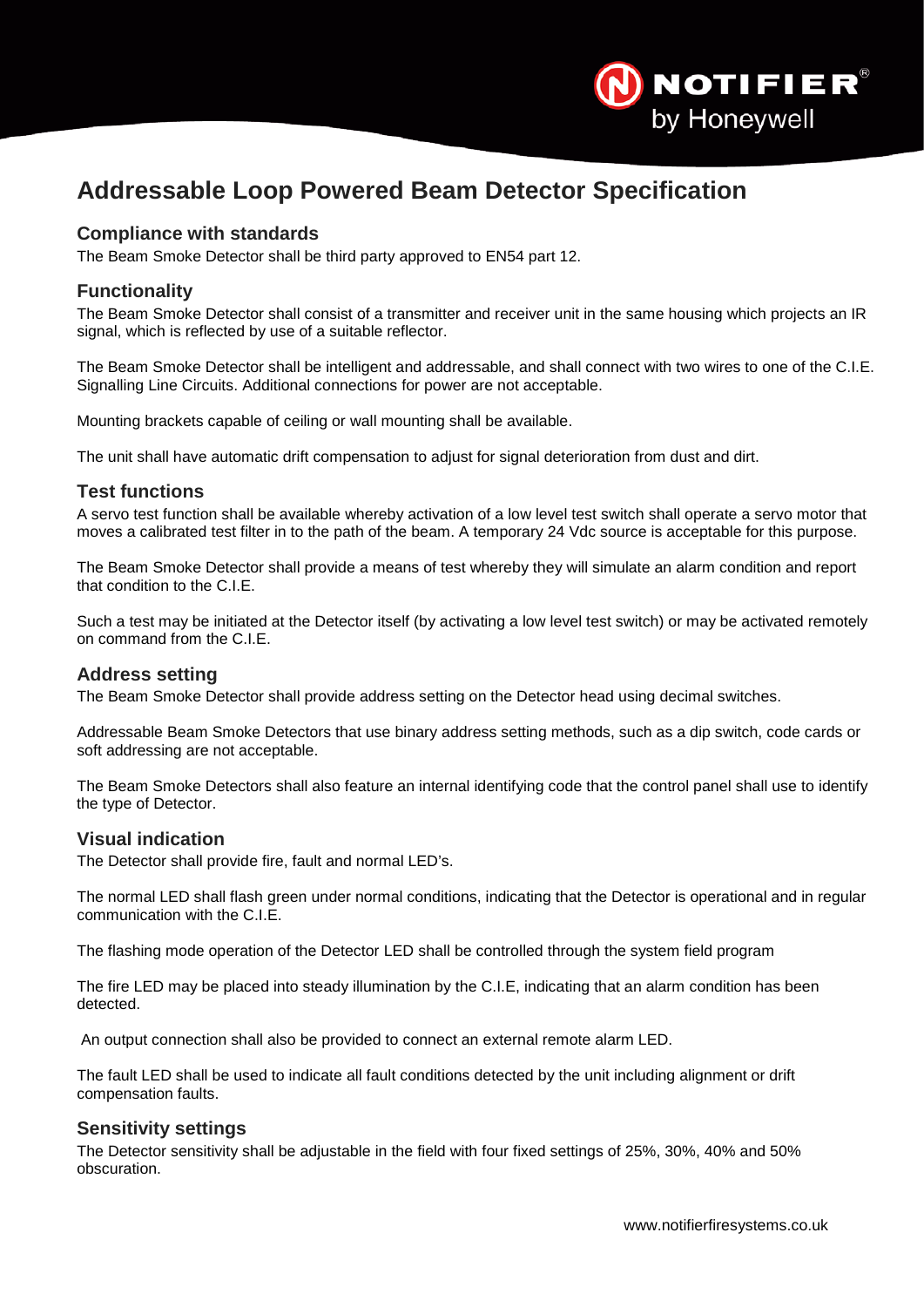In addition the detector shall also be capable of being set to one of two self-optimising sensitivity settings being 30- 50% or 40-50% obscuration.

#### **Drift compensation**

The Detector may automatically compensate for dust accumulation and other slow environmental changes that may affect their performance.

The use of this function shall not contravene EN54 part 12.

#### **Additional requirements**

In order to aid alignment, a side 'gun sight' shall be provided allowing direct visibility of the reflector form the transmitter / receiver unit.

Optional in built loop isolation shall be included in each unit.

Up to 159, intelligent Detectors may connect to one SLC loop.

The C.I.E software, not the detector, shall make the alarm decision.

The system operator shall be able to view the current analogue or digital value of each detector at the C.I.E.

NOTIFIER®

by Honeywell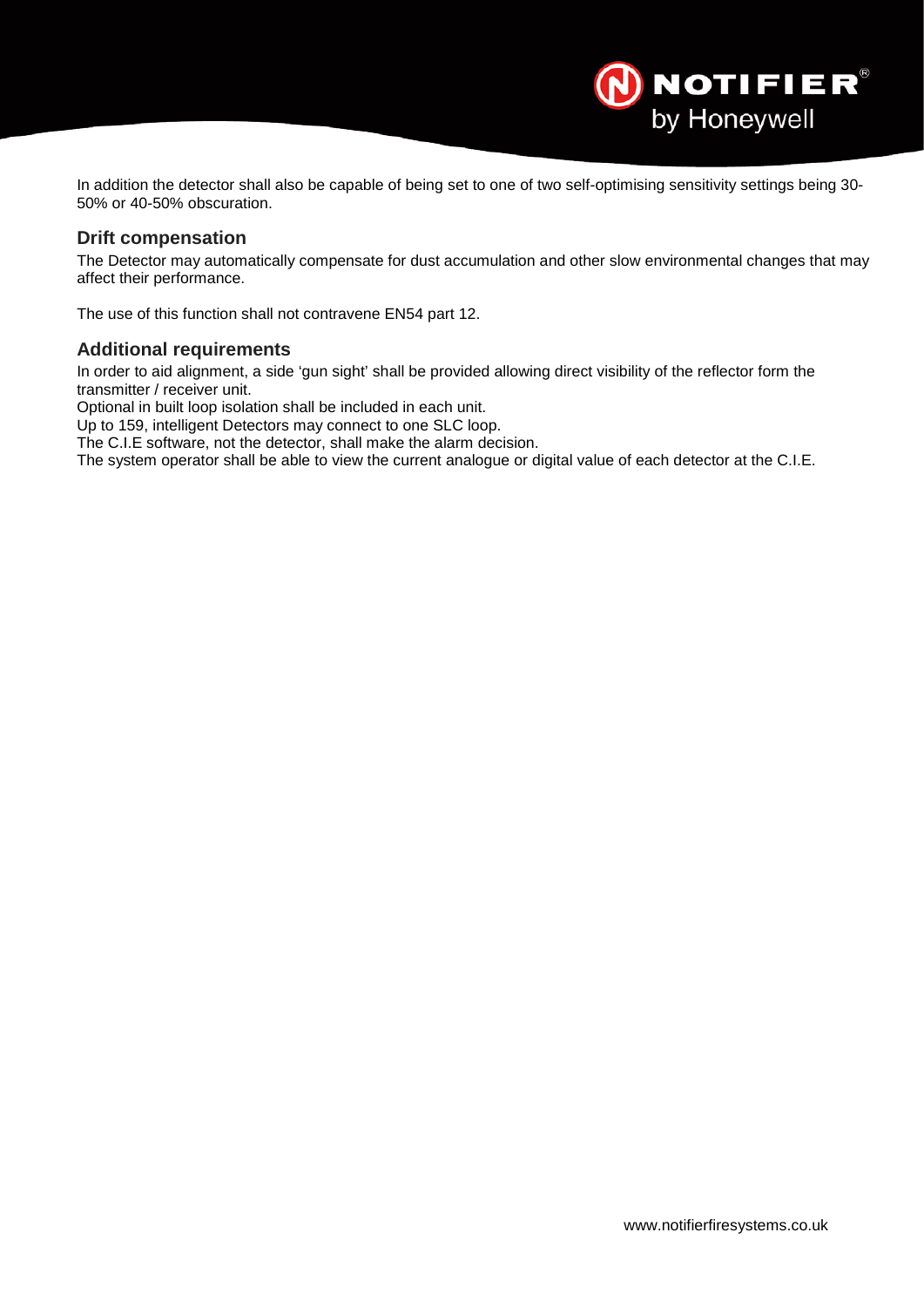

# <span id="page-22-0"></span>**Addressable In-Duct Smoke Detector Housing Specification**

#### **Compliance with standards**

The smoke detector used in the In-Duct housing shall be third party approved to EN54 part 7.

#### **Functionality**

The In-Duct Housing shall use the Duct-tube principle, whereby air is drawn in through a sampling tube and released back to the ducting by an exhaust tube.

Sample filters shall be provided to minimise the accumulating of dust and dirt.

The air velocity shall have a rating from 2.5m/s to 20 m/s.

A clear Polycarbonate cover shall be used on the In-Duct housing, to provide easy visual inspection of sampling tube filters.

When sufficient smoke is sensed, an alarm signal is initiated at the C.I.E, and appropriate action taken to change over air handling systems to help prevent the rapid distribution of toxic smoke and fire gases throughout the areas served by the duct system.

#### **Test functions**

The unit shall have the facility to initiate a remote test from a conveniently located key switch such that the detector housed within the unit shall operate it's test whereby they will simulate an alarm condition and report that condition to the C.I.E.

#### **Smoke detectors.**

In-Duct Smoke Detector Housing shall accommodate an intelligent Photoelectric Detector, to provide continuous analogue or digital monitoring and alarm verification from the panel.

#### **Visual indication**

The In-Duct Smoke Detector Housing shall provide remote LED output suitable for connection to a conveniently located LED position.

The LED output shall pulse under normal conditions, indicating that the detector is operational and in regular communication with the C.I.E.

The LED output may be placed into steady condition by the C.I.E, indicating that an alarm condition has been detected.

If required, the flashing mode operation of the LED output shall be controlled through the system field program.

#### **Additional requirements**

The In-Duct Housing shall when required provide 1 relay output and 24Vdc input.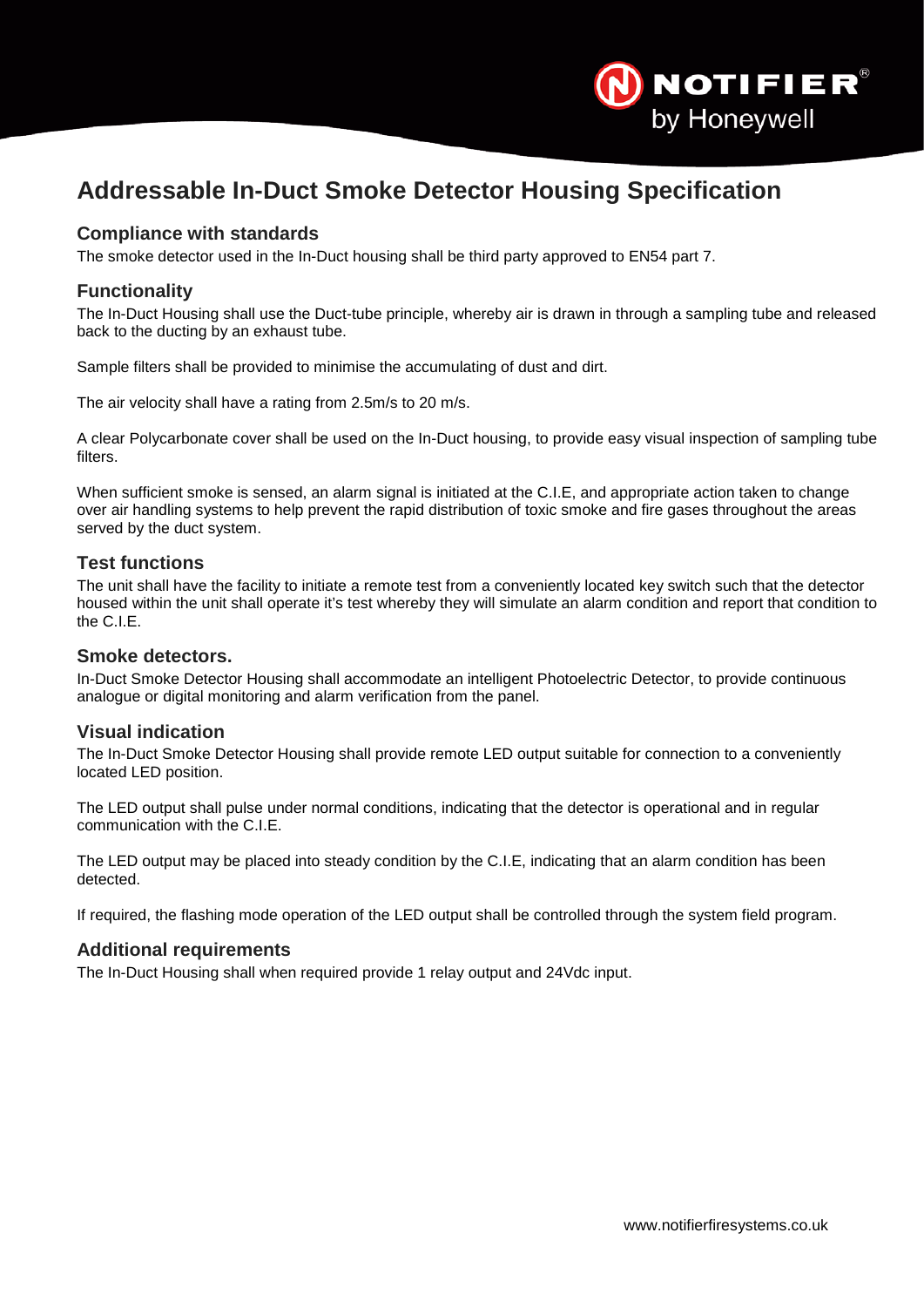

## <span id="page-23-0"></span>**High Sensitivity Aspirating Smoke Detection Systems**

Under this section the contractor shall supply, install and commission a very high sensitivity Aspirating Smoke Detector (ASD) system in the designated areas identified in the tender document, the ASD will provide detector sensitivity class selection of A, B, or C as set out in EN54-20 and the FIA Design, Commissioning & Maintenance of Aspirating Smoke Detector (ASD) Systems C.O.P Feb 2012 and or local C.O.P for fire detection and alarm systems.

The ASD shall incorporate optical laser point detection technologies comprising laser light scattering principles and inbuilt algorithms to provide immunity to false alarms.

The ASD shall have the capacity to cover an area of 2000m<sup>2</sup> in class C application.

The ASD shall encompass the options of single or dual channel capabilities as follows

| 1 CHANNEL with 1 SENSOR                                           | (2 pipes per channel) |
|-------------------------------------------------------------------|-----------------------|
| 1 CHANNEL with 2 SENSORS (common chamber) (2 pipes per channel)   |                       |
| 2 CHANNEL with 2 SENSORS (seperate chamber) (2 pipes per channel) |                       |

In the 1 Channel with 2 sensors (common chamber) version, this ASD will provide the configurable options of raising alarm when only 1 or both sensors reach alarm conditions.

In two channel (separate chamber) version, the channels shall be separate and independent of each other, they shall have independent inlets, filters, aspirating fans, ultrasonic sensors, smoke detectors, sounder circuits and exhausted air outlet.

The ASD shall incorporate an integral 24vdc sounder circuit, 1 per channel for remote alarm application.

The ASD shall have sealing ingress rating of IP65, in addition to the IP65 sealing, to provide further ingress protection the ASD electronics will be mounted in a separate internal chamber that does not require access during installation and commissioning or routine maintenance of the ASD system.

The sampling pipe network design shall be by the manufacturer or the manufacturer's approved and trained ESD and shall be produced via the ASD manufactures EN54-20 single software design, configure, monitoring tool. (e.g. Pipe IQ LT)

The EN54-20 single software design, configure, monitoring tool shall have Multilanguage selection inclusive of: English, Italian, Spanish, German, French, Dutch, Portuguese, Russian, Swedish, Norwegian, Finish, Hungarian.

The EN54-20 single software design, configure, monitoring tool shall produce 3D sampling pipe network designs.

The EN54-20 single software design, configure, monitoring tool shall allow for ASD configuration, sampling pipe network design and ASD monitoring.

The EN54-20 single software design, configure, monitoring tool shall generate the 7 required design documents that verify the design compliancy with EN54-20 and the local Code of Practice for ASD system application inclusive of : System design Class, Transport time, Hole sensitivity, Sample air flow rate, Sample point location, Sample air pressure and sample pipe network configuration.

A single ASD shall not cover more than 2000m2 or more than 1 fire zone.

The ASD shall be secured via the manufactures mounting bracket.

The installation of the ASD system shall comply with EN54-20 approved equipment inclusive of pipe and pipe fittings and accessories along with the FIA Design, Commissioning & Maintenance of Aspirating Smoke Detector (ASD) Systems C.O.P Feb 2012 and or local C.O.P for fire detection and alarm systems.

The following parts of the ASD system shall be clearly labeled;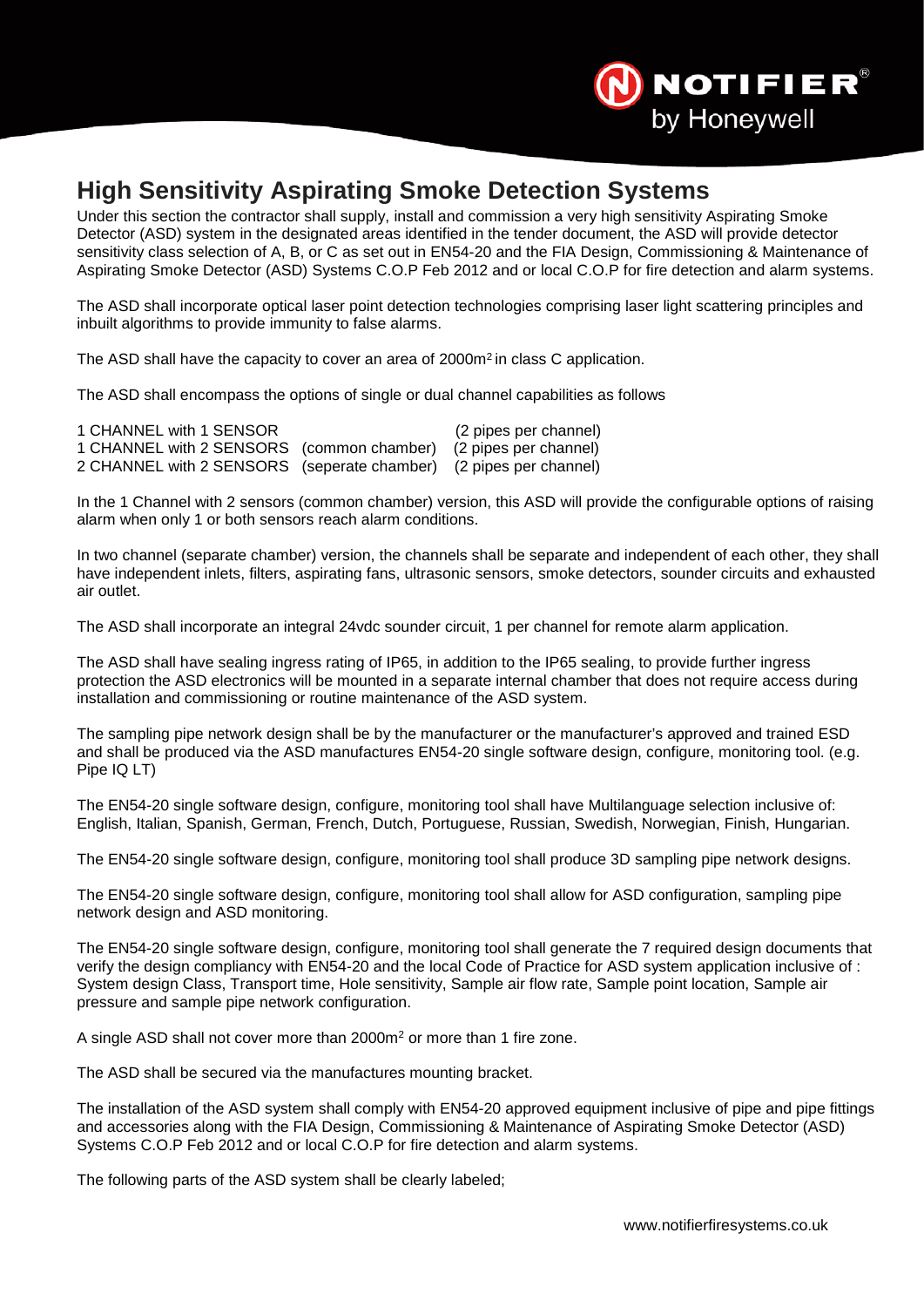

- Sample pipe
- Sample points
- **ASD Unit**
- Power Supplies and Battery enclosures.

The labelling shall clearly identify the purpose and where appropriate the zone location of the equipment.

Where access is restricted i.e.: lift shaft, atrium a test point shall be installed in an accessible location to facilitate testing without having to gain access to the protected area.

The commissioning of the installed ASD system must comply with and include performance testing as defined in the FIA Design, Commissioning & Maintenance of Aspirating Smoke Detector (ASD) Systems C.O.P Feb 2012 and or local C.O.P for fire detection and alarm systems.

## **Specification ASD Design Description and Requirements**

The ASD shall incorporate optical laser point detection technologies comprising laser light scattering principles combined with built in advance algorithms to provide immunity to false alarms.

The ASD shall provide 9 selectable sensitivity range settings that will detect smoke particles between 0.06%/m – 6.0%/m.

The ASD shall incorporate inbuilt day and night selection options.

The ASD shall incorporate the programming option of up to 20 holiday days per annum that can be selected to operate the ASD in the night time settings only.

The ASD shall incorporate an integral separate replaceable inbuilt filter that has a 4 year life span as a second filtration process to provide immunity to false alarms.

The ASD shall incorporate dual air flow detection consisting of ultrasonic and electronic detection technology monitoring air flow through the pipe network and the detection chamber.

The ASD shall incorporate an independent 10 segment air flow pendulum graph indicating low or high air flow alarms at 20% segment intervals as required by EN54-20.

The ASD shall have an integral programmable 10 speed aspirating fan with automatic or manual options.

The ASD shall incorporate 2 alarm levels and 10 pre-alarm levels via a 10 segment bar graph, the 2 alarm levels shall provide the following: Pre-Alarm, Fire.

The ASD shall have integral 3 x form C 2amp programmable relays with latching options that shall provide the following alarm signals for external equipment: Fire, Pre-Alarm, Fault.

The ASD shall have an integral built in event log with the capacity to store up to 2,244 events.

The ASD shall incorporate integral facility to create and monitor live or historical trend graphs.

The ASD shall have an integral USB interface port that facilitates for the download / uploading of the system configuration, pipe network design and monitoring of the ASD via a standard USB cable for type B USB connections.

The ASD shall incorporate password access levels as defined in EN54-20.

The EN54-20 software design, configure, monitoring tool shall have the capacity to import drawings in dxf format.

## **Design and Application Codes of Practice**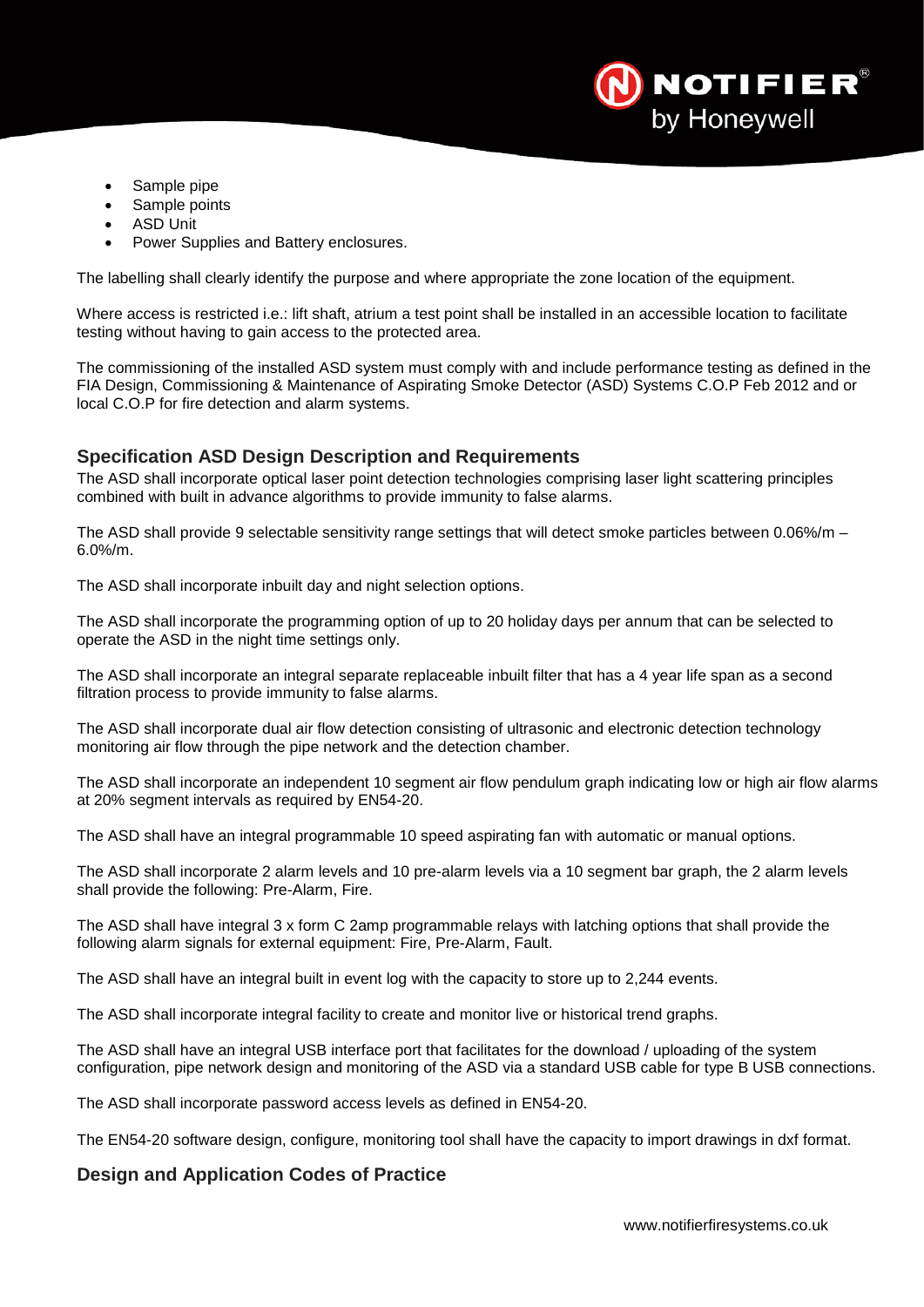The fire detection system shall be designed, installed and commissioned in accordance with, and all elements shall meet the requirements of:

- FIA Design, Commissioning & Maintenance of Aspirating Smoke Detector (ASD) Systems C.O.P Feb 2012.
- FIA Design, Commissioning & Maintenance of Aspirating Smoke Detector (ASD) Systems C.O.P Feb 2012.
- FIA C.O.P Cold store and freezer application and design.
- FIA C.O.P Clean room application design.
- FIA C.O.P Heritage building application and design.
- FIA C.O.P In- Cabinet detection application and design.
- FIA C.O.P Dusty environment areas application and design.
- FIA C.O.P Primary sampling for AHU return grills application and design.
- BS 5839-1: (2002) + A2:2008 C.O.P Fire detection and fire alarms for buildings.
- BS 6266 (2011) C.O.P for fire protection for electronic equipment installations.
- EN54-20: 2006 Fire detection and fire alarm systems-Part 20 Aspirating smoke detectors.
- CEA 4022 12/1999 Specifications for fire detection and alarm systems-requirements and test methods for aspirating smoke detectors.
- Regulatory Reform (Fire Safety) Order 2006.
- VdS 2095: 2010-05 VdS-Richtlinien für automatische Brandmeldeanlagen Planung und Eunbau
- ADPAD R7 (Jul06) Règle d'installation. Détection automatique d'incendie
- EN 54-2:1997 / A1: 2006 Fire detection and fire alarm systems Part 2. Control and indicating equipment
- EN 54-4:2001/ A2: 2006 Fire detection and fire alarm systems Part 4. Power supply equipment
- EN 54-7:2001/ A2: 2006 Fire detection and fire alarm systems Part 7. Smoke detectors Point detectors using scattered light, transmitted light or ionization
- PrEN 54-27 Fire detection and fire alarm systems Part 27. Duct smoke detectors (Draft)
- The FIA CoP DSD The FIA Code of Practice for Design, Installation, Commissioning & Maintenance of Duct Smoke Detector (DSD) Systems

#### **Specification ASD Design Approvals**

CE (Construction Product Directive) to EN 54-20 for class A, B and C

- LPCB (Loss Prevention Certification Board)<br>VdS (Verband der Sachversicherer e. V) G
- (Verband der Sachversicherer e. V) Germany. Applied for

## **Submittals**

Site drawings defining areas covered by the aspirating including the pipe network layout device location and wiring schematic.

The ASD system design shall be produced and submitted via the ASD manufactures EN54-20 software design, configure, monitoring tool with documentation verifying the design calculations conformity parameters inclusive of System design Class, Transport time, Hole sensitivity, Sample air flow rate, Sample point location, Sample air pressure and Pipe network configuration.

Submit the manufacturer's product data inclusive of installation and testing instructions and procedures.

Submit manufacturer's operation and maintenance instruction manuals inclusive of installation, commissioning and maintenance procedures.

Submit manufacturer's equipment warranty.

## **Communication with C.I.E.**

The ASD shall be provided with embedded loop protocol in order to communicate with the CIE directly via the loop. The C.I.E software, not the detector, shall make the alarm decision.

The system operator shall be able to view the current analogue or digital value of each detector at the C.I.E.

**NOTIFIER**®

by Honeywell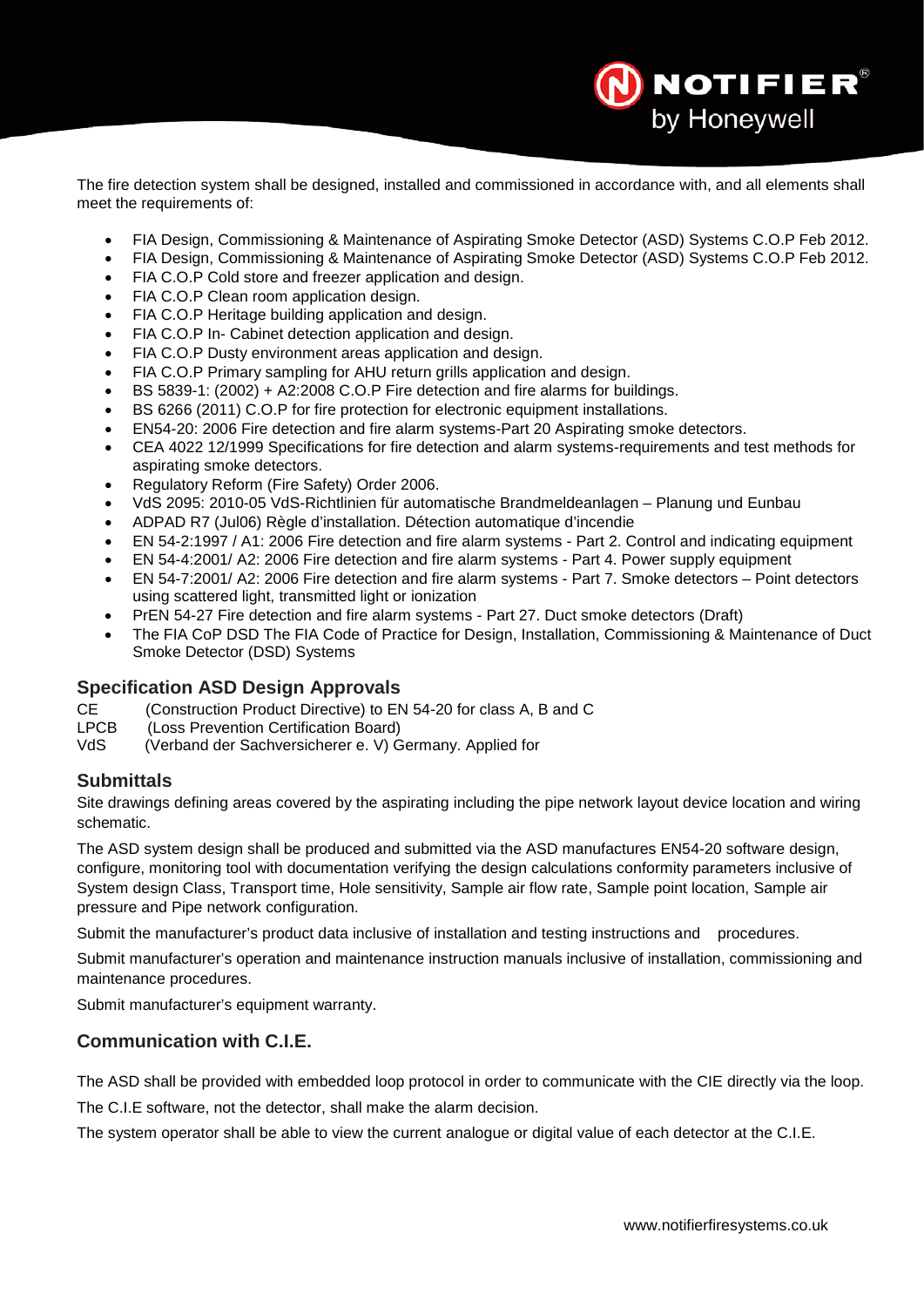

# <span id="page-26-0"></span>**Addressable Manual Call Point Specification**

## **Compliance with standards**

The Manual Call Points shall be third party approved to EN54 part 11.

Only Manual Call Points of Type A shall be used.

The uses of Type B Manual Call Points are not acceptable.

## **Functionality**

Manual Call Points shall be addressable, and shall connect with two wires to one of the C.I.E. Signalling Line Circuits.

The Manual Call Points shall, on command from the Control Panel, send data to the panel representing the state of the manual switch.

All operated Manual Call Points shall have a positive, visual indication of operation by means of an LED indicator.

The Manual Call Points shall operate on a digital protocol to give reduced power consumption, upto 159 detectors and 159 modules may be connected to a single loop.

The Manual Call Points shall be fitted with a loop isolation device in-built into the device.

Location of devices on the loop circuit shall with the aid of a Loop Mapping Tool be able to identify it's location and address on the loop, allowing for a schematic layout drawing to be produced and printed for use in the O&M manual.

Manual Call Points shall be suitable for surface mounting, or semi-flush mounting as shown on the plans.

Manual Call Points shall be constructed of flame retardant plastic with clearly visible operating instructions provided on the glass. The 'house burning' symbol shall appear on the front of the Call Points.

## **Test functions**

Manual Call Points shall use a key operated test without the need to break the glass, and shall be designed so that after Emergency operation, they cannot be restored to normal use except by the replacement of the glass element.

## **Address setting**

The Manual Call Points shall provide address-setting means using decimal switches.

Addressable Manual Call Points that use binary address setting methods, such as a dip switch code cards or soft addressing are not acceptable.

## **Visual indication**

The Manual Call Points shall provide bi-colour LED's. The LED's enable red, amber and green local status indication also indicating that the Manual Call Point is operational and in regular communication with the C.I.E.

The LED's shall be configurable from the C.I.E to give visual indication of:

- Device Healthy
- Fire
- Fault Isolation in use
- Test Mode

If required, the flashing mode operation of the Call Point LED shall be controlled through the system field program.

## **Additional requirements**

Optional waterproof (IP76) Manual Call Points shall be available. Up to 159, addressable Manual Call Points may connect to one SLC loop.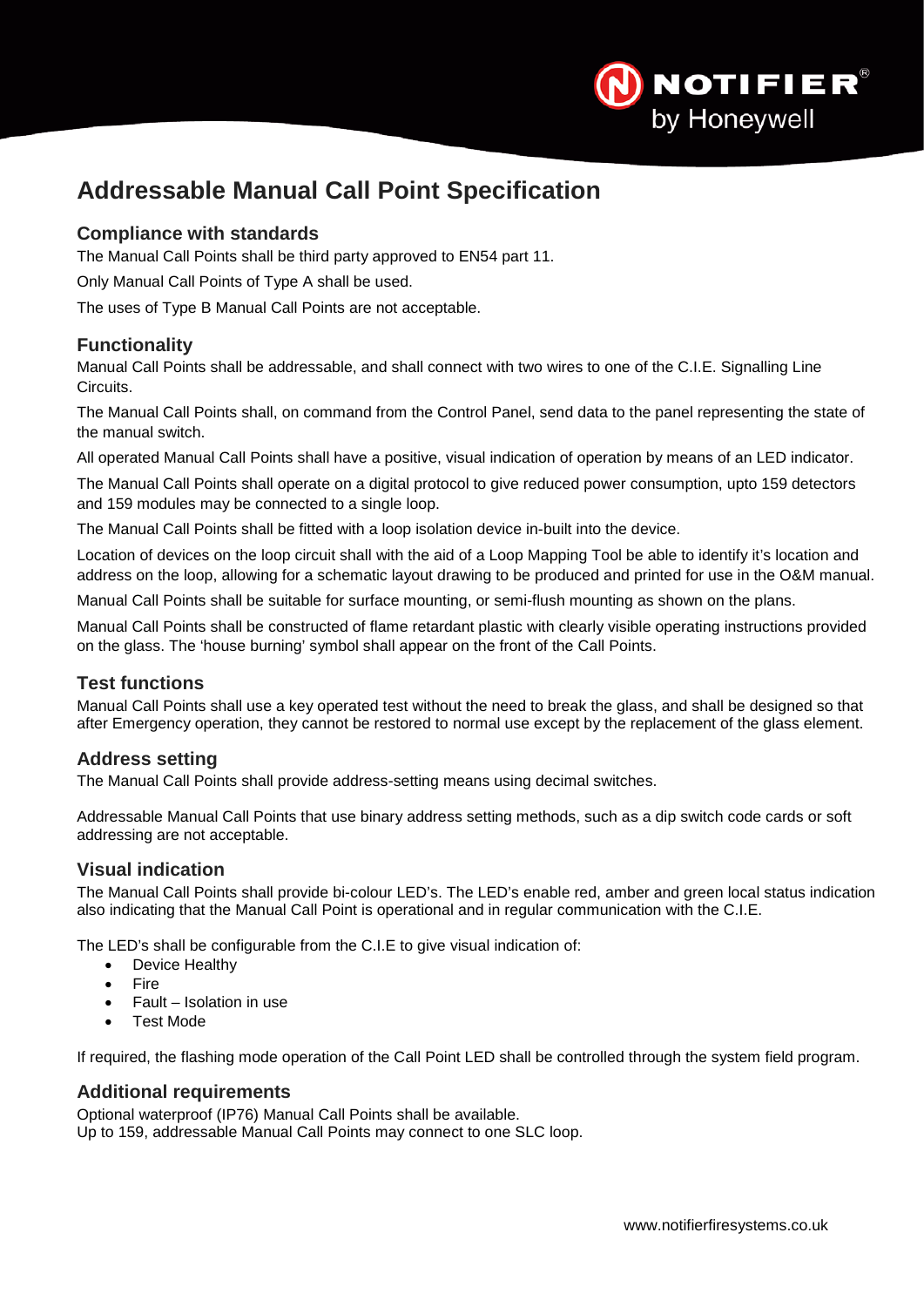

# <span id="page-27-0"></span>**Addressable Control Module Specification**

## **Compliance with standards**

The Control Modules shall be third party certified to CEA GEI 1-082 and CEA GEI 1-084.

#### **General**

Addressable Control Modules shall be provided to supervise and control the operation of one conventional indicating circuit of compatible, 24 Vdc powered, polarised audio/visual indicating appliances.

For fan shutdown and other auxiliary control functions, the control module may be set to operate as a Volt Free relay contact and shall connect to one of the C.I.E. Signalling Line Circuit Loops.

Addressable Control Modules shall operate on a digital protocol to give reduced power consumption, upto 159 detectors and 159 modules may be connected to a single loop.

Location of devices on the loop circuit shall with the aid of a Loop Mapping Tool be able to identify it's location and address on the loop, allowing for a schematic layout drawing to be produced and printed for use in the O&M manual.

The Control Modules shall mount in a purpose made surface mount box, panel mount clip for mounting in to other equipment housings or on a DIN rail mounting clip.

The Control Modules shall include loop isolation in each unit, which shall be installer selectable as required.

#### **Functionality**

The indicating circuit shall be capable of powering a maximum of 1.5 Amps of Resistive audio visual signalling equipment, or as a Volt Free Contact (Form C) Relay shall be capable of switching 2 Amps @ 30Vdc.

The relay coil shall be magnetically latched to reduce wiring connection requirements, and to ensure that 100% of all auxiliary relay or indicating circuits may be energised at the same time on the same Signalling Line Circuit Loop.

Audio visual power shall be provided by a separate supervised power connection from the main C.I.E. or from a supervised remote power supply approved to EN54 Pt2.

Control Modules shall be loop powered and addressable devices, and shall connect with two wires to one of the C.I.E. Signalling Line Circuits.

## **Address setting**

The Control Modules shall provide address setting on the module using decimal switches.

Addressable Modules that use binary address setting methods, such as a dip switch, code cards or soft addressing are not acceptable.

The modules shall also feature an internal identifying code that the C.I.E. shall use to identify the type of module.

Address switches shall be viewed in two plains such that the address is visible when mounted in a surface mount box or DIN / panel mounted.

#### **Visual indication**

The Control Module shall provide bi-colour LED's. The LED's enable red, amber and green local status indication also indicating that the module is operational and in regular communication with the C.I.E.

The LED's shall be configurable from the C.I.E to give visual indication of:

- Device Healthy
- **Fire**
- Fault Isolation in use
- Test Mode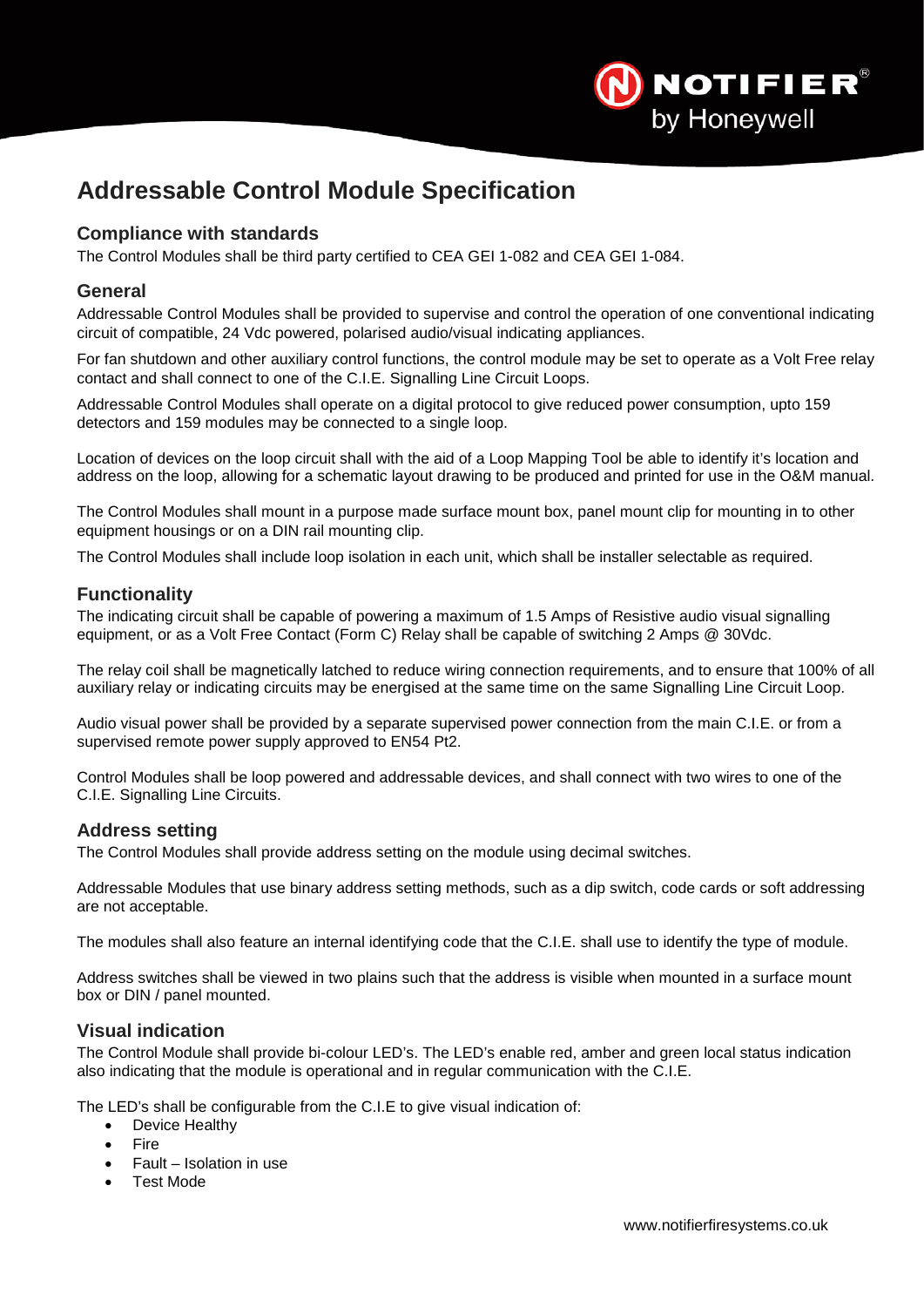

If required, the flashing mode operation of the Control Module LED shall be controlled through the system field program.

## **Additional requirements**

Up to 159, addressable Control Modules may connect to one Signalling Line Circuit Loop.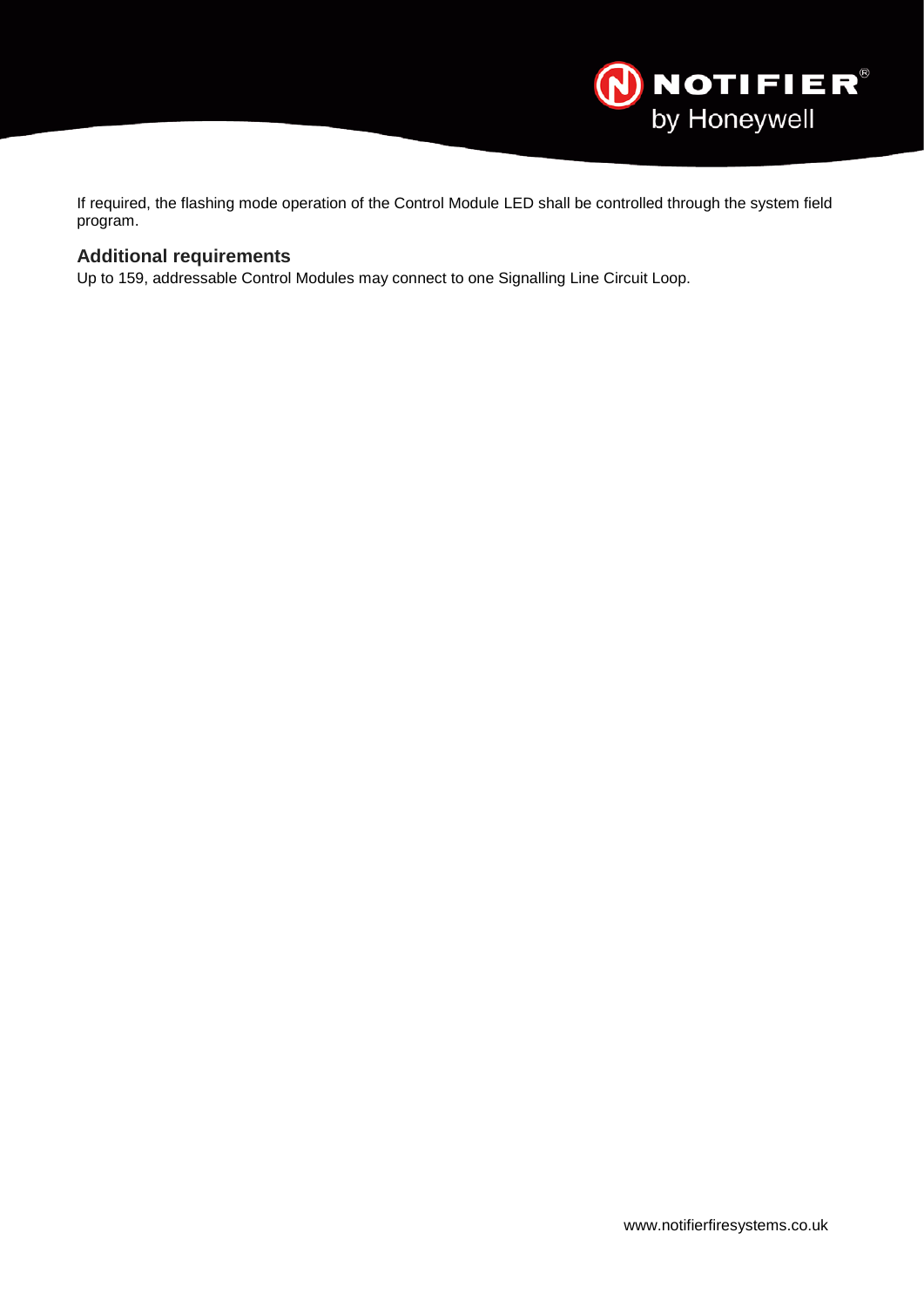

# <span id="page-29-0"></span>**Addressable Radio Interface Translator Module Specification**

## **Compliance with standards**

Radio Interface Modules shall be designed to meet the requirements of EN54 Part 25 & BS5839 Part 1.

#### **General**

Radio Interface Modules shall be provided to connect one zone of radio detectors to one of the C.I.E. Signalling Line Circuit (SLC) Loops.

The Radio Interface Modules shall mount in a purpose made surface mount box with antenna positions in two planes.

#### **Functionality**

The Radio Interface Modules shall use 868MHz to communicate with up to 32 radio devices.

The Radio Interface Modules shall be loop powered and addressable devices, and shall connect with two wires to one of the C.I.E. Signalling Line Circuits.

The radio devices shall pass all analogue or digital device data via the Radio Interface Modules to the C.I.E.

#### **Address setting**

The Radio Interface Modules shall provide address setting on the Module using the on board LCD.

Addressable Modules that use binary address setting methods, such as a dip switch, code cards or soft addressing are not acceptable.

The modules shall also feature an internal identifying code that the control panel shall use to identify the type of Module.

## **Visual indication**

The Radio Interface Modules shall provide 3 visible LED indicators.

The LED's shall give visual indication of:

- Device Healthy
- **Module Fault**
- Low Power Source

The Radio Interface Modules shall provide an LCD for programming and additional information for the connected radio devices.

#### **Test functions**

The Radio Interface Modules shall pass test requests invisibly to the radio devices which, in turn, will respond in the same way as other loop powered devices.

#### **Additional requirements**

Up to 6, addressable Radio Interface Modules may connect to one SLC loop.

The C.I.E software, not the Radio Interface Modules, shall make the alarm/normal decision, thereby allowing the system operator to view the status of each radio device.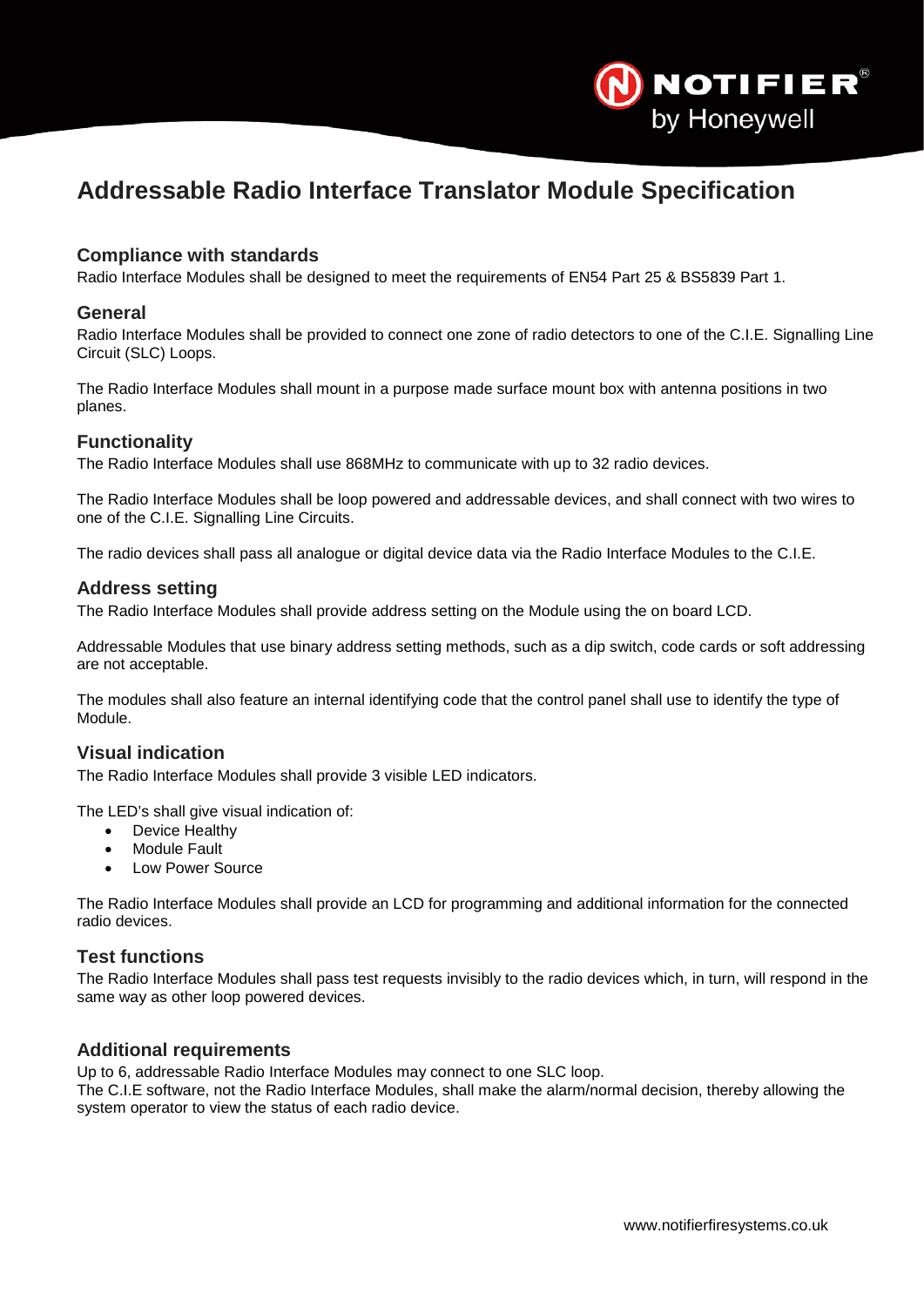

# <span id="page-30-0"></span>**Addressable Monitor Module Specification**

## **Compliance with standards**

The Monitor modules shall be third party certified to CEA GEI 1-082 and CEA GEI 1-084.

#### **General**

Addressable Monitor Modules shall be provided to connect one supervised area of conventional Alarm Initiating Devices (any N.O. volt free contact device) to one of the C.I.E. Signalling Line Circuit Loops.

Addressable Monitor Modules shall operate on a digital protocol to give reduced power consumption, upto 159 detectors and 159 modules may be connected to a single loop.

Location of devices on the loop circuit shall with the aid of a Loop Mapping Tool be able to identify it's location and address on the loop, allowing for a schematic layout drawing to be produced and printed for use in the O&M manual.

The Monitor Modules shall mount in a purpose made surface mount box, panel mount clip for mounting in to other equipment housings or on a DIN rail mounting clip.

The Control Modules shall include loop isolation in each unit, which shall be installer selectable as required.

## **Functionality**

The Monitor Module shall use an electronic supervised input to monitor the conditions of flow switches, sprinkler valves, fire dampers etc.

Monitor Modules shall be loop powered and addressable devices, and shall connect with two wires to one of the C.I.E. Signalling Line Circuits.

#### **Address setting**

The Monitor Modules shall provide address setting on the Module using decimal switches.

Addressable Modules that use binary address setting methods, such as a dip switch, code cards or soft addressing are not acceptable.

The modules shall also feature an internal identifying code that the C.I.E. shall use to identify the type of Module.

Address switches shall be viewed in two plains such that the address is visible when mounted in a surface mount box or DIN / panel mounted.

## **Visual indication**

The Monitor Module shall provide bi-colour LED's. The LED's enable red, amber and green local status indication also indicating that the module is operational and in regular communication with the C.I.E.

The LED's shall be configurable from the C.I.E to give visual indication of:

- Device Healthy
- Fire
- Fault Isolation in use
- Test Mode

If required, the flashing mode operation of the Monitor Module LED shall be controlled through the system field program.

## **Additional requirements**

Up to 159, addressable Monitor Modules may connect to one Signalling Line Circuit Loop.

The C.I.E software, not the Monitor Module, shall make the alarm/normal decision, thereby allowing the system operator to view the status of each Monitor Module.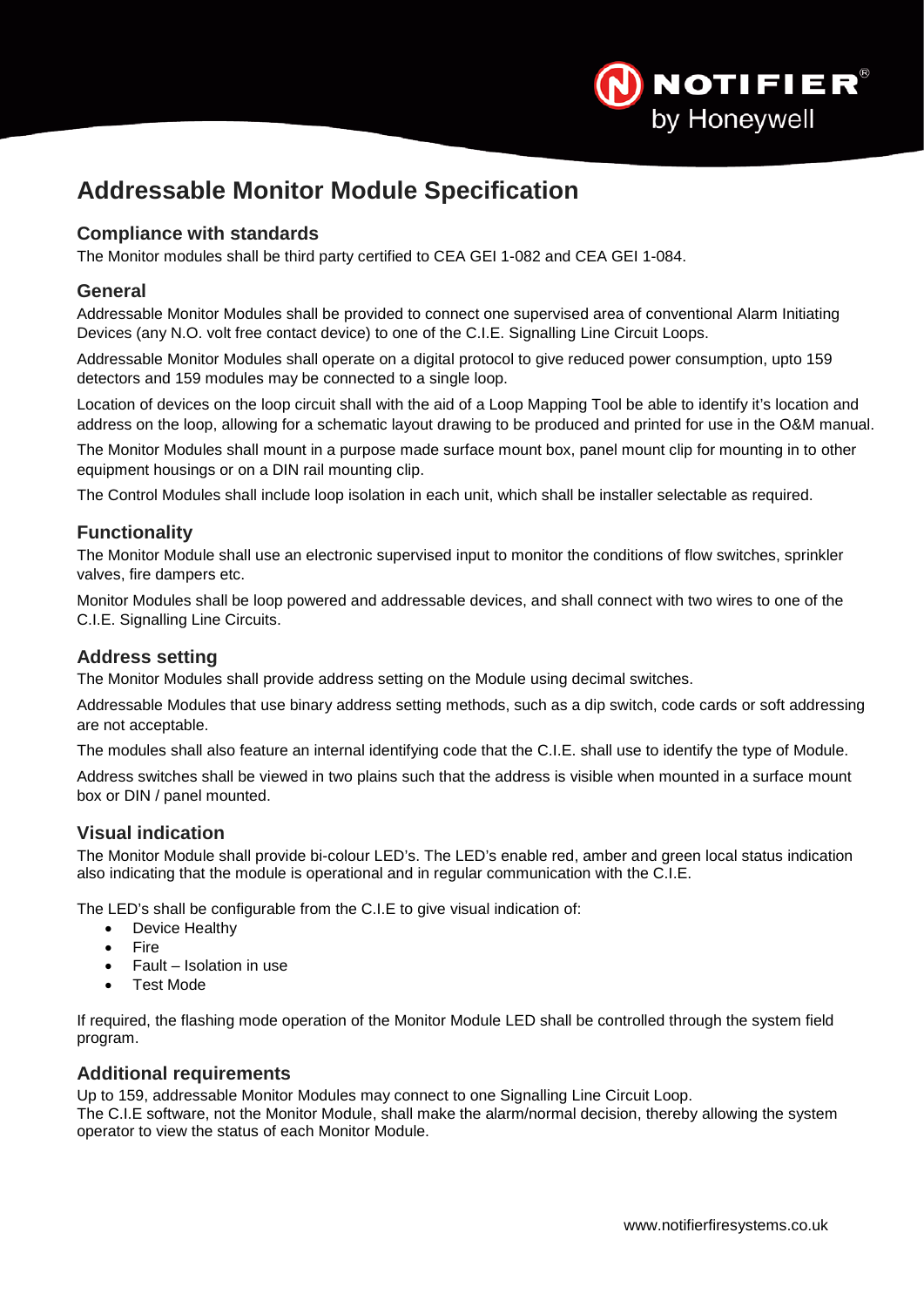

# <span id="page-31-0"></span>**Addressable Dual Monitor Module Specification**

## **Compliance with standards**

The Dual Monitor Modules shall be third party certified to CEA GEI 1-082 and CEA GEI 1-084.

#### **General**

Addressable Dual Monitor Modules shall be provided to connect two supervised areas of conventional Alarm Initiating Devices (any N.O. volt free contact device) to one of the C.I.E. Signalling Line Circuit Loops.

Addressable Monitor Modules shall operate on a digital protocol to give reduced power consumption, up to 159 detectors and 159 modules may be connected to a single loop.

Location of devices on the loop circuit shall with the aid of a Loop Mapping Tool be able to identify its location and address on the loop, allowing for a schematic layout drawing to be produced and printed for use in the O&M manual.

The Dual Monitor Module shall mount in a purpose made surface mount box, panel mount clip for mounting in to other equipment housings or on a DIN rail mounting clip.

The Dual Monitor Module shall include loop isolation in each unit, which shall be installer selectable as required.

## **Functionality**

The Dual Monitor Module shall use two electronic supervised inputs to monitor the conditions of flow switches, sprinkler valves, fire dampers etc.

Dual Monitor Modules shall be loop powered and addressable devices, and shall connect with two wires to one of the C.I.E. Signalling Line Circuits.

#### **Address setting**

The Dual Monitor Modules shall utilise two module addresses with the start address being set as above and the second address being automatically assigned at the start address plus one.

Addressable Modules that use binary address setting methods, such as a dip switch, code cards or soft addressing are not acceptable.

The modules shall also feature an internal identifying code that the C.I.E. shall use to identify the type of Module.

Address switches shall be viewed in two plains such that the address is visible when mounted in a surface mount box or DIN / panel mounted.

## **Visual indication**

The Dual Monitor Module shall provide two bi-colour LED's to show the status of each module address. The LED's enable red, amber and green local status indication also indicating that the module is operational and in regular communication with the C.I.E.

The LED's shall be configurable from the C.I.E to give visual indication of:

- Device Healthy
- Fire
- Fault Isolation in use
- Test Mode

If required, the flashing mode operation of the Dual Monitor Module LED shall be controlled through the system field program.

#### **Additional requirements**

Up to 159, addressable Modules (79 Dual Monitor Modules) may connect to one Signalling Line Circuit Loop.

The C.I.E software, not the Monitor Module, shall make the alarm/normal decision, thereby allowing the system operator to view the status of each Monitor Module.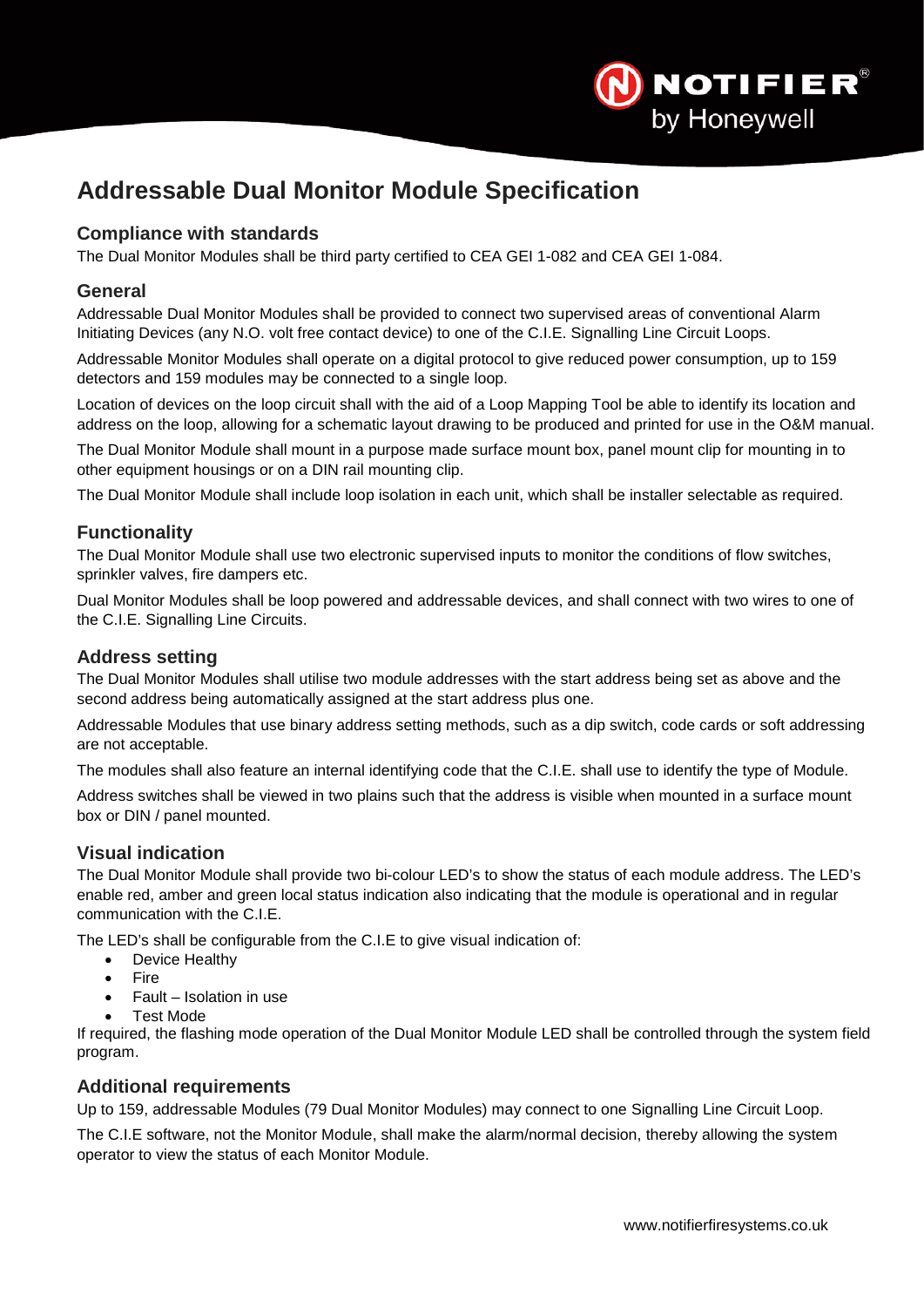

# <span id="page-32-0"></span>**Addressable Dual Monitor and Single Relay Output Module Specification**

## **Compliance with standards**

The Dual Monitor and Single Relay Output Modules shall be third party certified to CEA GEI 1-082 and CEA GEI 1- 084.

## **General**

Addressable Dual Monitor and Single Relay Output Modules shall be provided to connect two supervised areas of conventional Alarm Initiating Devices (any N.O. volt free contact device).

In addition the Dual Monitor and Single Relay Output Modules shall provide a single change over contact output and shall connect to one of the C.I.E. Signalling Line Circuit Loops.

Addressable Monitor Modules shall operate on a digital protocol to give reduced power consumption, upto 159 detectors and 159 modules may be connected to a single loop.

Location of devices on the loop circuit shall with the aid of a Loop Mapping Tool be able to identify it's location and address on the loop, allowing for a schematic layout drawing to be produced and printed for use in the O&M manual.

The Dual Monitor and Single Relay Output Modules shall mount in a purpose made surface mount box, panel mount clip for mounting in to other equipment housings or on a DIN rail mounting clip.

The Dual Monitor and Single Relay Output Modules shall include loop isolation in each unit, which shall be installer selectable as required.

## **Functionality**

The Dual Monitor and Single Relay Output Modules shall use two electronic supervised inputs to monitor the conditions of flow switches, sprinkler valves, fire dampers etc.

The Dual Monitor and Single Relay Output Modules shall provide a single addressable change over relay rated at 2A @ 30Vdc.

Dual Monitor and Single Relay Output Modules shall be loop powered and addressable devices, and shall connect with two wires to one of the C.I.E. Signalling Line Circuits.

#### **Address setting**

The Dual Monitor and Single Relay Output Modules shall utilise three module addresses with the start address being set as above and the second and third addresses being automatically assigned at the start address plus one and two respectively.

Addressable Modules that use binary address setting methods, such as a dip switch, code cards or soft addressing are not acceptable.

The modules shall also feature an internal identifying code that the C.I.E. shall use to identify the type of Module.

Address switches shall be viewed in two plains such that the address is visible when mounted in a surface mount box or DIN / panel mounted.

## **Visual indication**

The Dual Monitor Module shall provide three bi-colour LED's to show the status of each module address. The LED's enable red, amber and green local status indication also indicating that the module is operational and in regular communication with the C.I.E.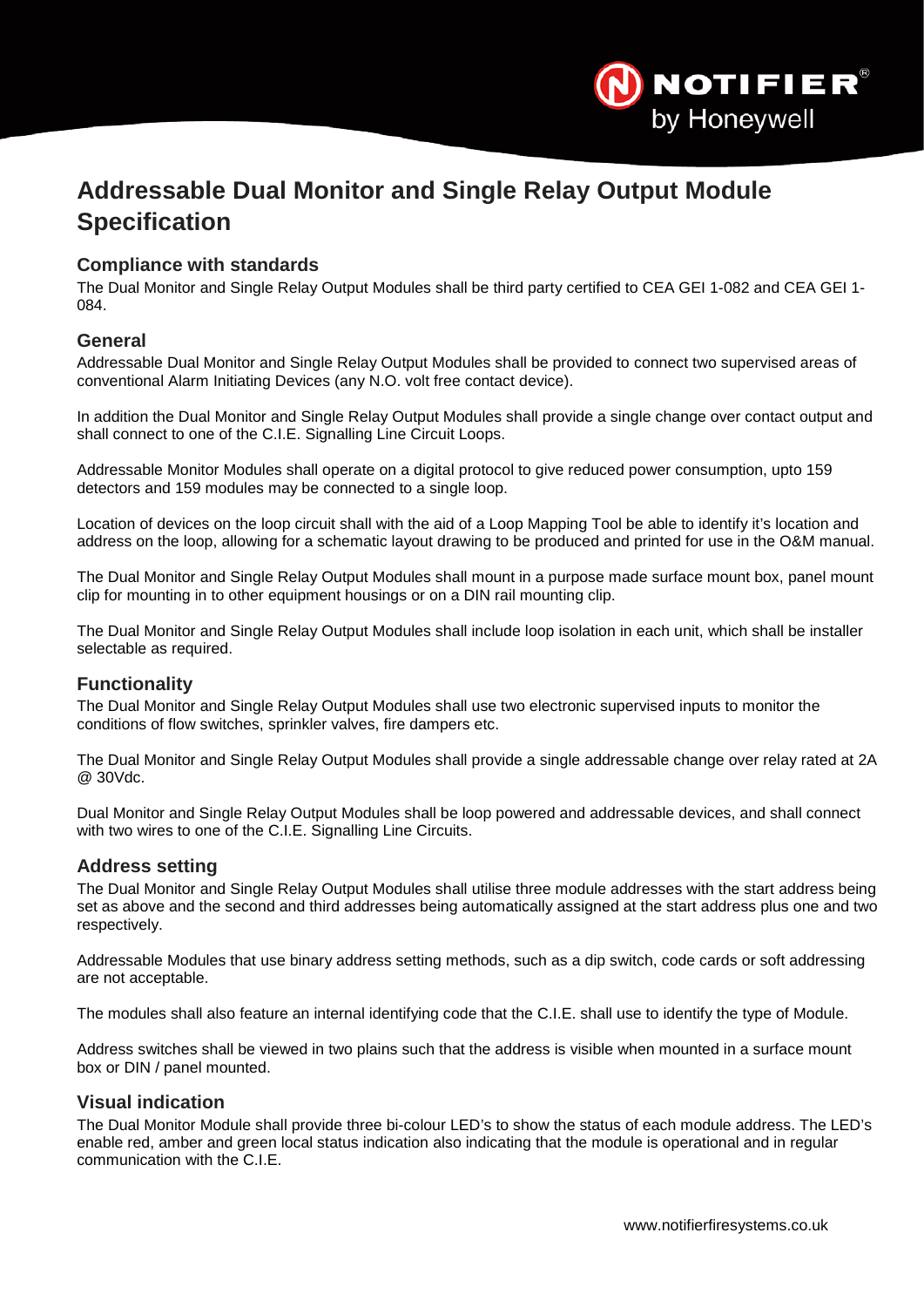

The LED's shall be configurable from the C.I.E to give visual indication of:

- Device Healthy
- Fire
- Fault Isolation in use
- Test Mode

If required, the flashing mode operation of the Dual Monitor Module LED shall be controlled through the system field program.

## **Additional requirements**

Up to 159, addressable Modules (53 Dual Monitor and Single Relay Output Modules) may connect to one Signalling Line Circuit Loop.

The C.I.E software, not the Monitor Module, shall make the alarm/normal decision, thereby allowing the system operator to view the status of each Monitor Module.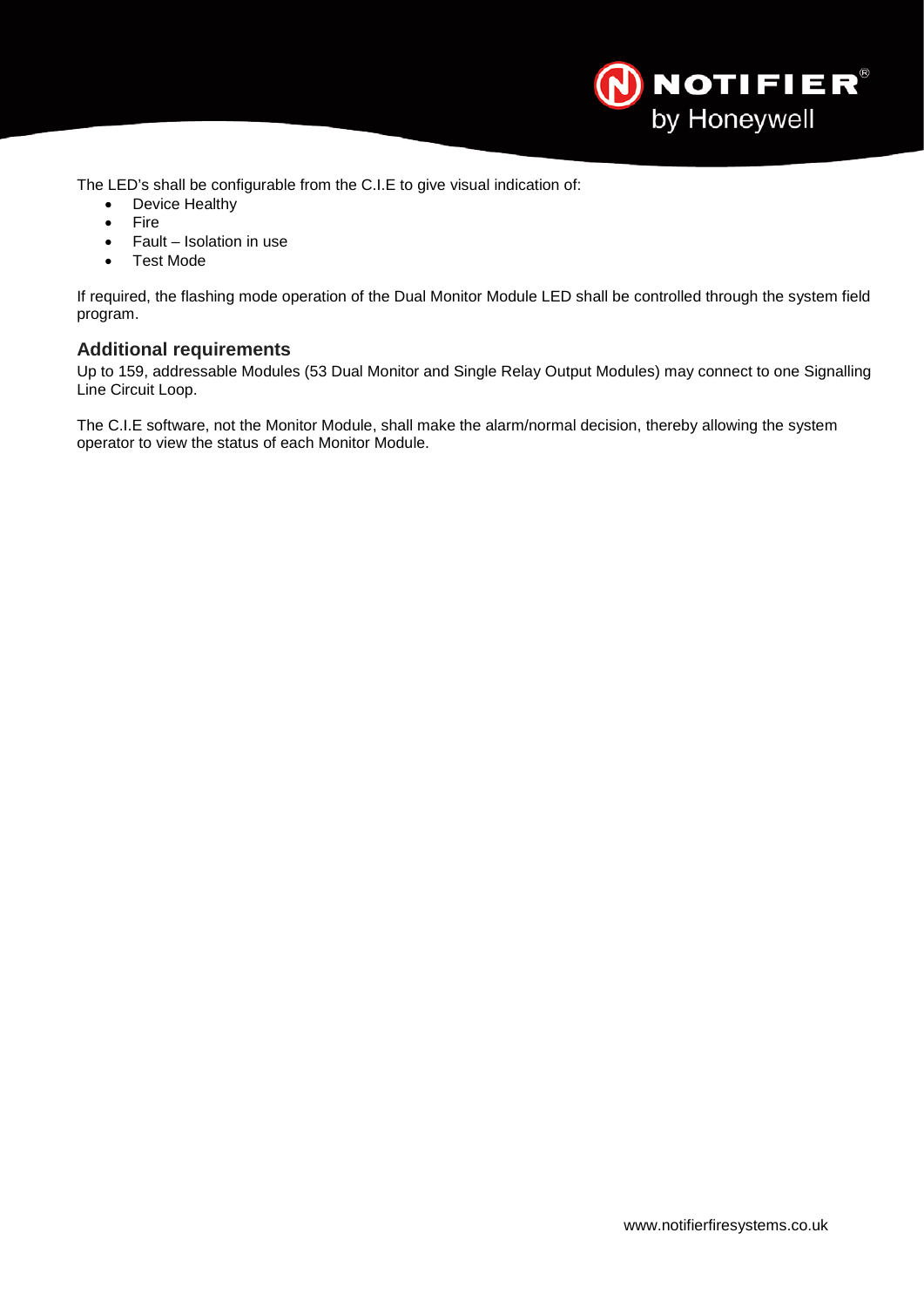

# <span id="page-34-0"></span>**BS7273-4 Door Release System Specification**

## **Compliance with standards**

The BS7273 part 4 2007 is the code of practice governing door holders and door release mechanisms. The door release system shall offer a compliant solution to meet the requirements of section 5 of BS7273-4 Category A installations by ensuring the fail safe operation of actuation of release mechanisms in conjunction with the existing output module and wider fire system.

## **General**

The system shall comprise loop addressable output module, failsafe measure and enclosure.

The door release system shall be compatible with 12-24VDC door hold systems and include a volt free contact. The system shall be capable of driving a third party relay to switch mains giving the added benefit of separating the fire system from direct mains connection.

The system shall provide a reduced activation time test mode.

The system shall provide visual indication of loop power status, loop communication and activation status via a bicolour LED.

The system shall mount in a purpose made surface mount box, panel mount clip for mounting in to other equipment housings or on a DIN rail mounting clip.

Loop communication failure and/or power failure shall be able to be simulated to demonstrate the functionality of the module via the removal of an integral jumper.

## **Functionality**

The door release system shall offer a compliant solution to meet the requirements of section 5 of BS7273-4 Category A installations by ensuring the fail safe operation of actuation of release mechanisms in conjunction with the existing output module and wider fire system.

## **Address setting**

The system shall utilise one module address.

Addressable Modules that use binary address setting methods, such as a dip switch, code cards or soft addressing are not acceptable.

Address switches shall be viewed in two plains such that the address is visible when mounted in a surface mount box or DIN / panel mounted.

## **Visual indication**

The system shall provide three bi-colour LED's to show the status of each module address. The LED's enable red, amber and green local status indication also indicating that the module is operational and in regular communication with the C.I.E.

The LED's shall be configurable from the C.I.E to give visual indication of:

- Device Healthy
- Fire
- Fault Isolation in use
- Test Mode

## **Additional requirements**

Up to 159, addressable Modules may connect to one Signalling Line Circuit Loop.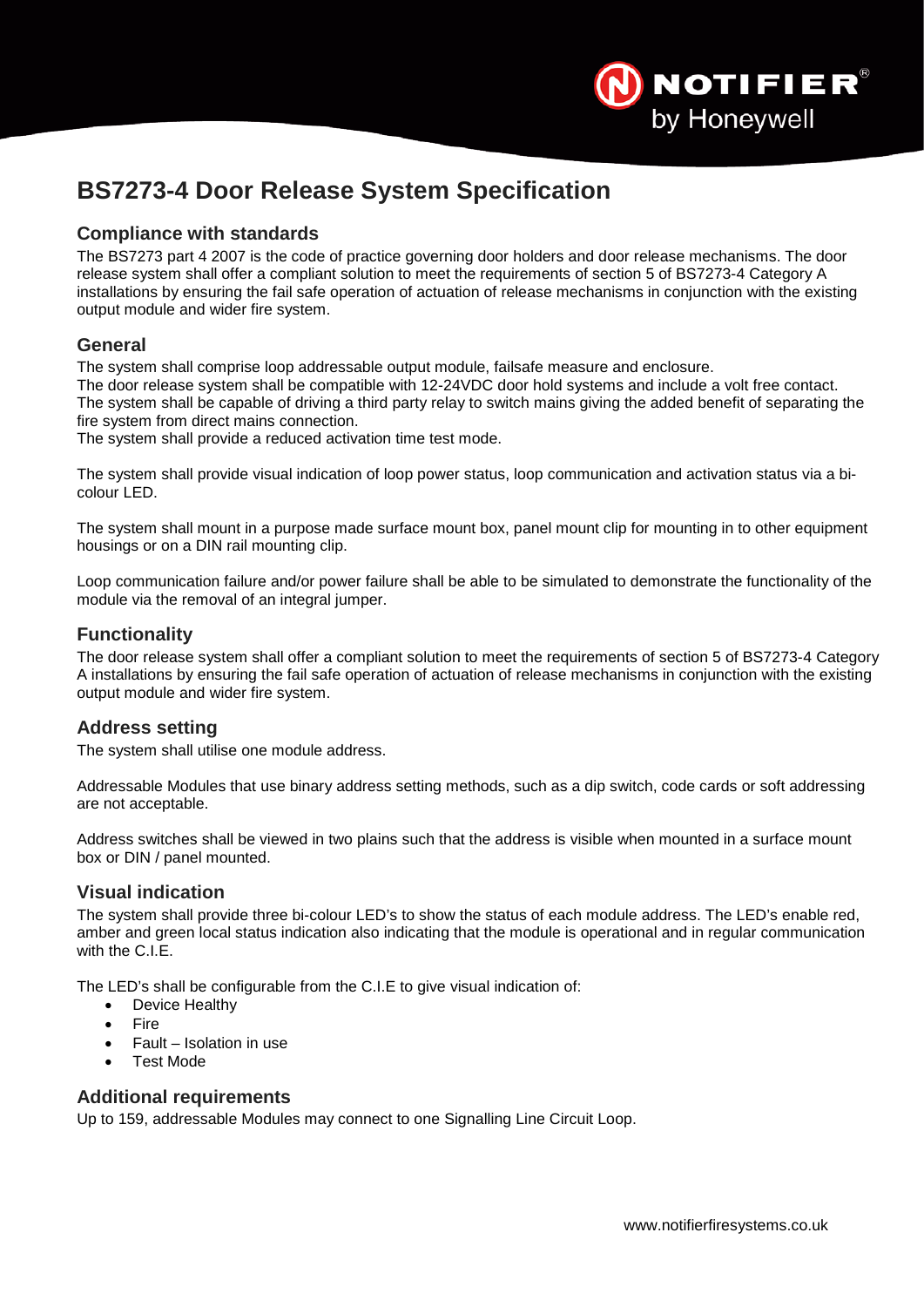

# <span id="page-35-0"></span>**Addressable Loop Powered Audible Visual Devices Specification**

## **Compliance with standards**

Intelligent Addressable Sounders shall be third party approved to EN54 part 3 and shall be the primary means of evacuation.

Visual Alarm Devices (VADs) complying to EN54-23 are only required if they are considered to be the primary source of evacuation to building occupants as defined within the building's fire risk assessment.

Visual Indicating Devices (VIDs) can provide useful supplementary indication that may increase the awareness of people to an event.

## **Functionality**

Six basic product groups shall be available consisting of:

- Wall mounting sounders;
- Wall mounting sounders & combined Visual Alarm Device;
- Wall or ceiling mounting Visual Alarm Devices;
- Base sounders for use beneath detectors;
- Base sounders & combined supplementary indicator for use beneath detectors;

Intelligent Addressable Audible Visual Devices shall operate on a digital protocol to give reduced power consumption, upto 159 detectors and 159 modules may be connected to a single loop.

Intelligent Addressable Audible Visual Devices shall be fitted with a loop isolation device in-built into the device.

Location of devices on the loop circuit shall with the aid of a Loop Mapping Tool be able to identify it's location and address on the loop, allowing for a schematic layout drawing to be produced and printed for use in the O&M manual.

The warning devices shall fit to a common mounting plate incorporating a twist-lock bayonet fitting.

Warning devices shall connect with two wires to one of the C.I.E. Signalling Line Circuit loops and derive the control and power from this single connection.

## **Address setting**

The warning devices shall provide address setting on the device using decimal switches.

Addressable warning devices that use binary address setting methods, such as a dip switch, code cards or soft addressing are not acceptable.

The warning device shall also feature an internal identifying code that the C.I.E. shall use to identify the type of device.

#### **Tone and volume settings**

The audible warning devices shall have 32 different tone settings, which shall be site configurable.

The audible warning device shall have up to 8 distinguishable tone settings, which can be operated via C.I.E programming or remote input i.e. Class Change, Bomb Alert.

The audible warning devices shall have three volume settings, which shall be site configurable, from the C.I.E. or at the device.

## **Additional requirements**

Up to 159, warning devices may connect to one SLC loop.

The wall-mounting units shall have a waterproof mounting option for external fitting.

Base sounder and combined base sounder / supplementary indicators shall not require an additional detector base.